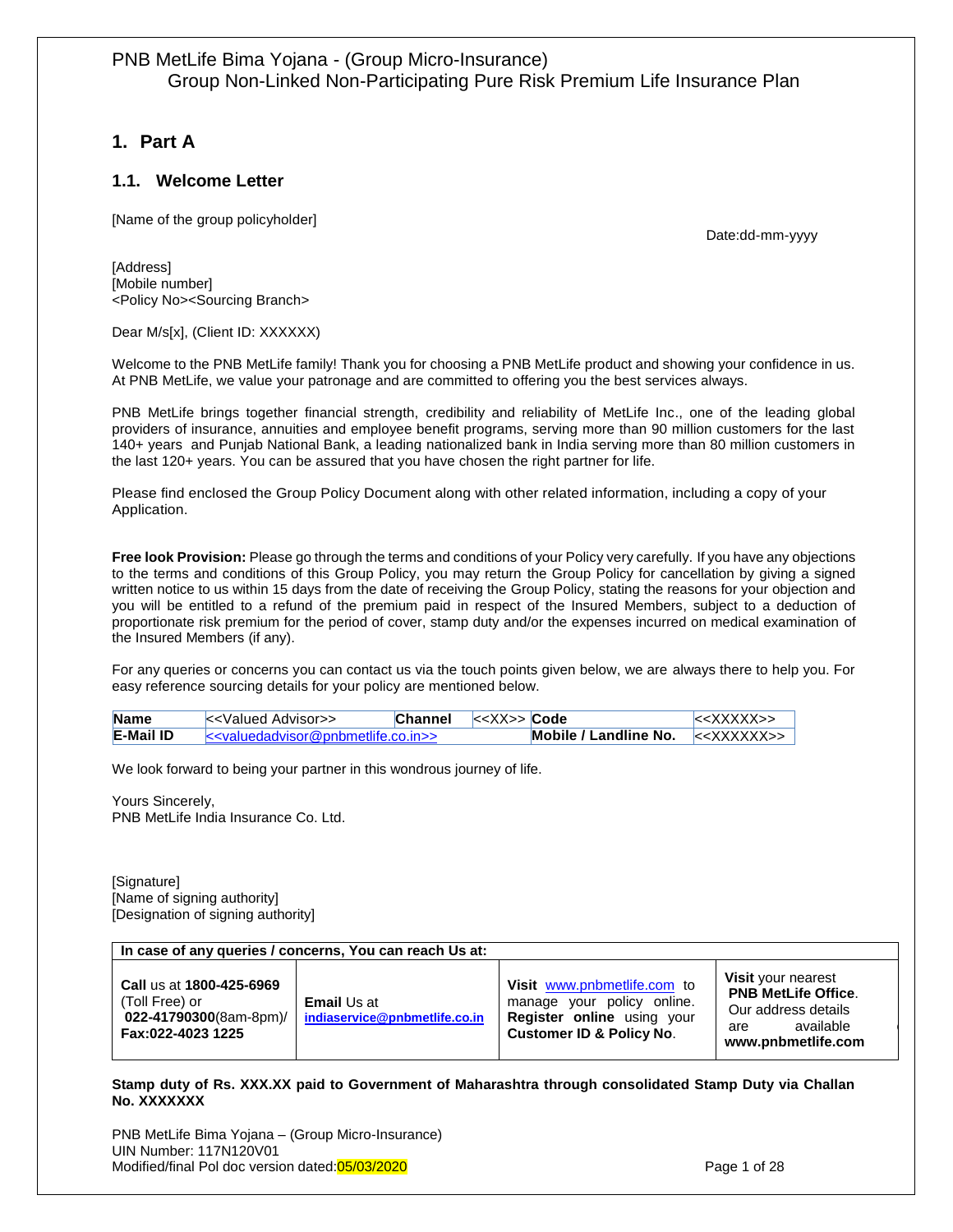# <span id="page-1-0"></span>**1.2. Group Policy Preamble**

#### **PNB MetLife Bima Yojana – (Group Micro-Insurance) A Group Non-linked Non-Participating Pure Risk Premium Life Insurance Plan**

This is a contract of group insurance between you and PNB MetLife India Insurance Company Limited. This contract of insurance has been enacted on receipt of the premium deposit and is based on the details in the Application received together with the other information, documentation and declarations received from you for effecting a life insurance contract on the lives of the persons named in the Group Policy Schedule below.

We agree to pay the benefits under this Group Policy on the occurrence of the insured event described in **Part C** of this Group Policy, subject to the terms and conditions of the Group Policy.

#### **On examination of the Group Policy, if You notice any mistake or error, please return the Group Policy document to Us in order that We may rectify the mistake/error.**

Signed by and on behalf of PNB MetLife India Insurance Company Limited

[Signature] [Name of signing authority] [Designation of signing authority]

## <span id="page-1-1"></span>**1.3. Group Policy Schedule**

| Name of the Plan             | PNB MetLife Bima Yojana - (Group Micro-Insurance)                          |                         |                          |  |
|------------------------------|----------------------------------------------------------------------------|-------------------------|--------------------------|--|
| Nature of the Plan           | A Group Non-Linked Non-Participating Pure Risk Premium Life Insurance Plan |                         |                          |  |
| <b>UIN</b>                   | 117N120V01                                                                 |                         |                          |  |
| <b>Application</b><br>number | Group<br><b>Policy number</b>                                              | Date of<br><b>issue</b> | <b>Issuing</b><br>office |  |

#### **1. Details of the Group Policyholder**

| Name,<br>the<br>οt    |  |
|-----------------------|--|
| Group<br>'olicyholder |  |

#### **2. Group Policy Details**

| Date of Inception of the Group Policy                  | $<<$ >>    |
|--------------------------------------------------------|------------|
| Next Premium Due Date                                  | $<<$ >>    |
| Premium Paying Term                                    | $<<$ >>    |
| Policy Term                                            |            |
| <b>Policy Currency</b>                                 | $<<$ >>    |
| Number of lives (at Date of Inception<br>Group Policy) | $<<$ >>    |
| Initial Premiums<br>Received (excluding GST/cess*)     | Rs. < < >> |
| Goods Services Tax                                     | Rs. < < >> |
| <b>Total initial Premium received</b>                  | Rs. << >>  |
| <b>Risk Cessation Date</b>                             | $<<$ >>    |

PNB MetLife Bima Yojana – (Group Micro-Insurance) UIN Number: 117N120V01 Modified/final Pol doc version dated:05/03/2020 **Page 2 of 28** Page 2 of 28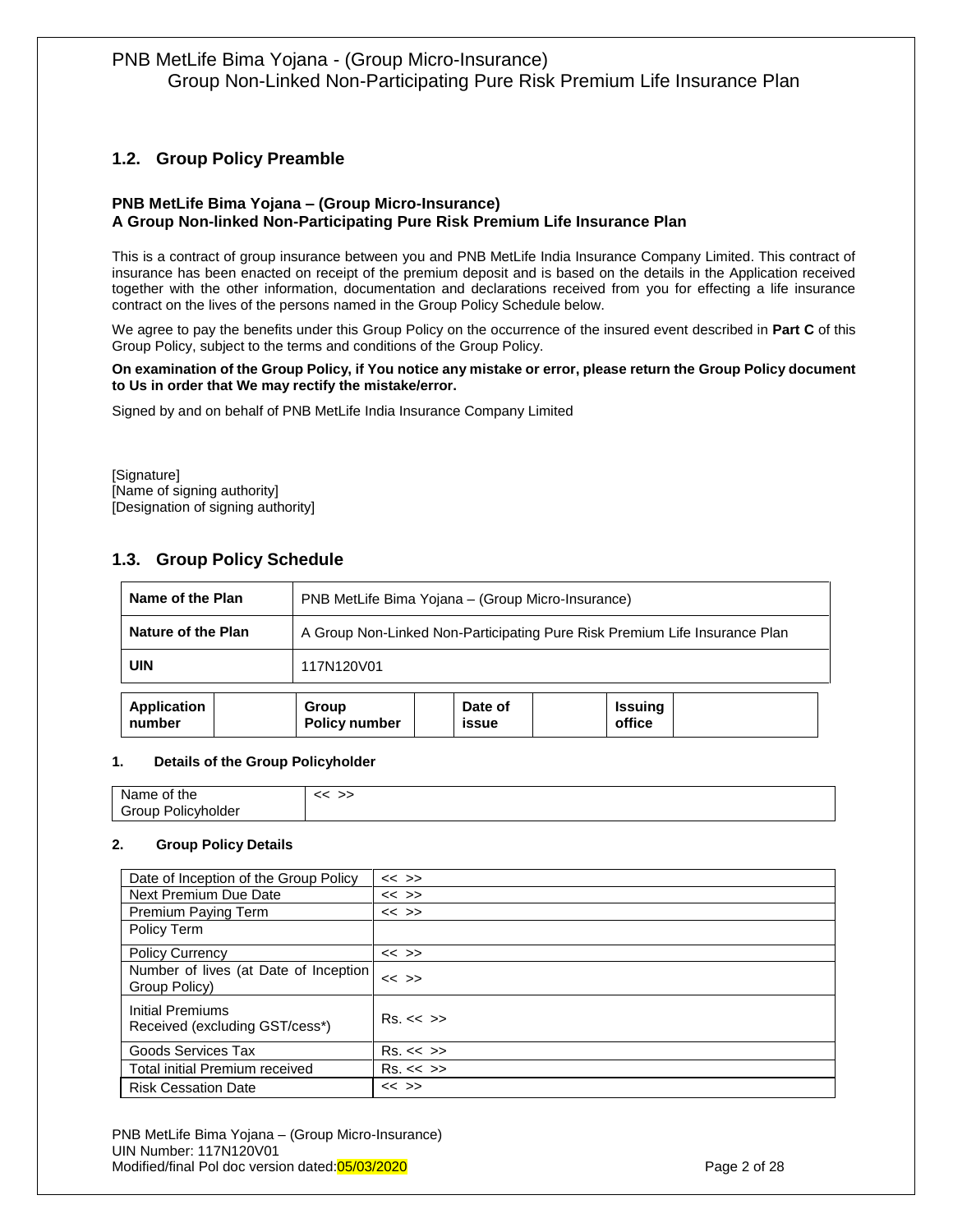#### **3. Coverage Structure**

Minimum Sum Assured: Rs. Maximum Sum Assured: Rs.

Terms & Conditions as per the Quote, if any:

#### **4. Contribution: Premiums to be borne by [PH / IM]**

| Contribution                                | Name | Borne By |
|---------------------------------------------|------|----------|
|                                             |      |          |
|                                             |      |          |
| DHI: Croup Dolioubolder, IM, Inqurad Mambor |      |          |

PH: Group Policyholder, IM: Insured Member

#### **5. Details of Sales Person/Corporate Agenct/Broker**

| Name           |  |
|----------------|--|
| License number |  |
| Phone number   |  |
| Address        |  |
| Email address  |  |

#### **6. Premium Details**

| <b>Premium payment type</b> | $<<$ >> |
|-----------------------------|---------|
| <b>Premium Mode</b>         | $<<$ >> |
| Premium amount including    | Rs. <   |
| Goods and Services tax(GST) |         |
| <b>Total Premiums Paid</b>  | Rs. <   |

\*Premium amount paid by the **Group Policyholder** is inclusive of GST at prevailing rates. Premium amount is subject to change in case of any variance in the present rate of tax or in the event of any new or additional tax/levy being made applicable/ imposed on the premium(s) by the competent authority. In case of any such variance in the present rate of tax or any new or additional tax/levy being imposed, the same shall be borne by the **Group Policyholder.**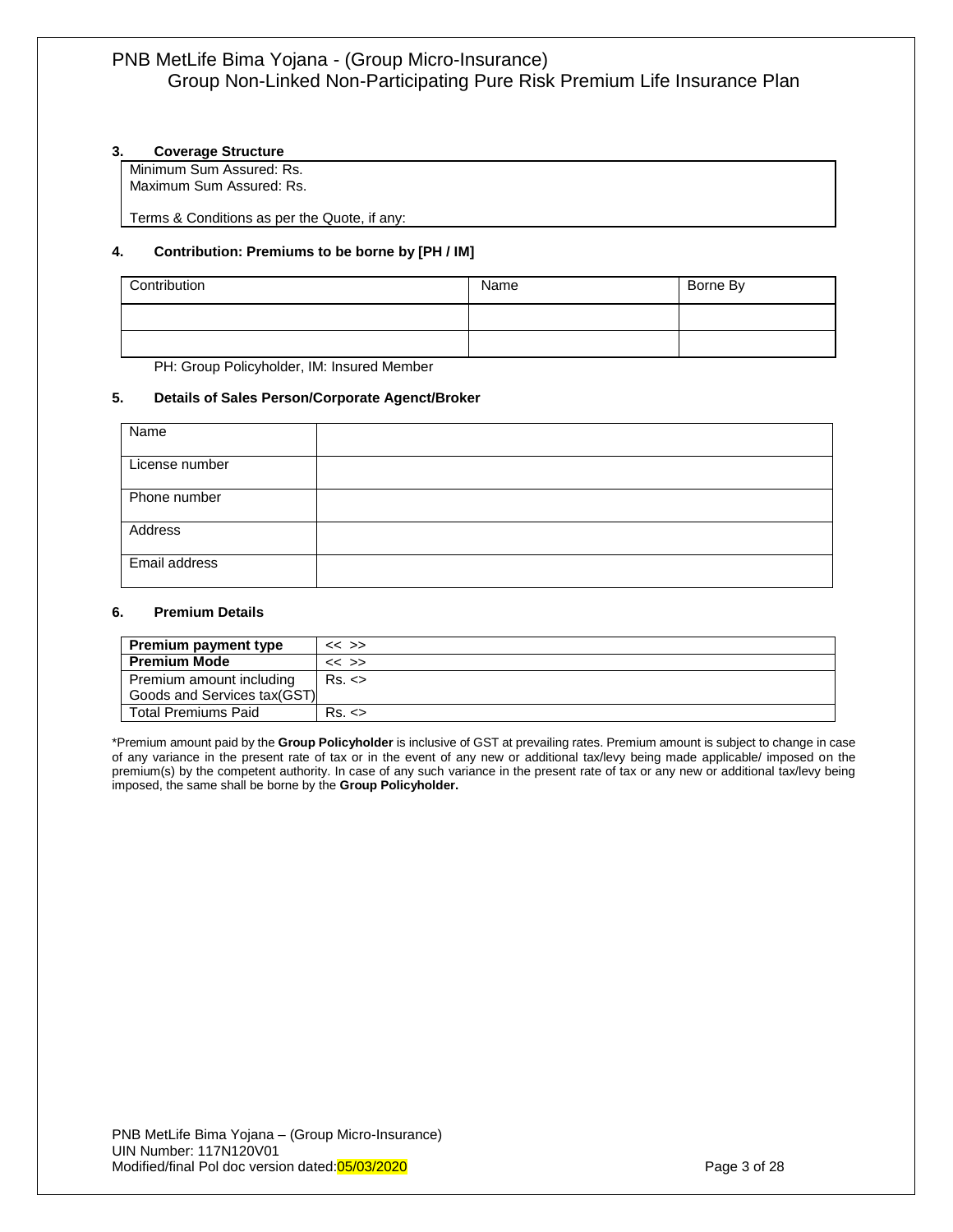# **Key Feature Document**

| <b>Cover Options</b>                                       | Level Cover<br><b>Reducing Cover</b><br>$\bullet$                                                                                                                                                                                                                                                                                                                                                                                                                                                                                                                                                                                                                                                                                                                                                     |
|------------------------------------------------------------|-------------------------------------------------------------------------------------------------------------------------------------------------------------------------------------------------------------------------------------------------------------------------------------------------------------------------------------------------------------------------------------------------------------------------------------------------------------------------------------------------------------------------------------------------------------------------------------------------------------------------------------------------------------------------------------------------------------------------------------------------------------------------------------------------------|
| Death Benefit-<br><b>Single life</b>                       | Level Cover: The amount payable on the death of the Insured member shall be equal to the<br>$\bullet$<br>sum assured chosen at inception<br>Reducing Cover: The amount payable on the death of the Insured Member shall be equal to<br>the Cover Schedule on the date of death of the Insured Member.<br>The coverage for Insured Member terminates with the payment of 100% of this claim amount                                                                                                                                                                                                                                                                                                                                                                                                     |
| <b>Benefit</b><br><b>Death</b><br><b>Joint Life Option</b> | Level Cover: The amount payable on the first death of any one of the Insured member/s shall<br>be equal to the sum assured chosen at inception.<br>• Reducing Cover: The amount payable on the first death of any one of the Insured Member<br>shall be equal to the Cover Schedule on the date of first death of any one of the Insured<br>Members.<br>In case of joint life the cover terminates on the payment of death claim in respect of any one of the<br>insured members.<br>In case of simultaneous death of the both lives, claim for only one of the joint lives shall be accepted.<br>The coverage for Insured Member terminates with the payment of 100% of this claim amount.<br>Once the claim amount is paid, the risk cover ceases for the surviving joint life under this contract. |
| <b>Maturity Benefit</b>                                    | There is no maturity benefit under this plan.                                                                                                                                                                                                                                                                                                                                                                                                                                                                                                                                                                                                                                                                                                                                                         |
| <b>Joint Life Option</b>                                   | If there is more than one life, the Company may offer to cover the lives under the joint options.<br>The coverage cannot be extended to more than two people. The coverage will be provided on the<br>insured member and spouse.                                                                                                                                                                                                                                                                                                                                                                                                                                                                                                                                                                      |

#### **Key features:**

| <b>Plan parameters</b>                                           | <b>Minimum</b>                                                                                                                                               | <b>Maximum</b>                                                                                                                                                |
|------------------------------------------------------------------|--------------------------------------------------------------------------------------------------------------------------------------------------------------|---------------------------------------------------------------------------------------------------------------------------------------------------------------|
| Age <sup>1</sup> at entry                                        | 18 years                                                                                                                                                     | 69 years                                                                                                                                                      |
| Age <sup>1</sup> at maturity                                     |                                                                                                                                                              | 70 years                                                                                                                                                      |
| Policy Term <sup>2</sup>                                         | Single pay:<br>Level cover: 6 months<br>Reducing cover: 24 months<br>Regular pay:<br>• Level Cover - 60 months<br>Limited pay:<br>Reducing Cover - 84 months | Single pay:<br>Level cover: 60 months<br>Reducing cover: 60 months<br>Regular pay:<br>• Level Cover - 84 months<br>Limited pay:<br>Reducing Cover - 84 months |
| Premium Payment Term                                             | Single pay: Single premium<br>Regular pay: Equal to policy term<br>Limited pay: 60 months                                                                    |                                                                                                                                                               |
| Group Size                                                       | 5 lives                                                                                                                                                      | No limit                                                                                                                                                      |
| Sum Assured per member                                           | Rs. 1,000                                                                                                                                                    | Rs. 2,00,000                                                                                                                                                  |
| Premium                                                          | Single Pay: Basis the Sum Assured, age, term, premium paying option and<br>plan option<br>Regular pay and Limited Pay: Rs 750 per annum per life             |                                                                                                                                                               |
| Premium Paying Options                                           | Single Pay, Regular Pay, Limited Pay                                                                                                                         |                                                                                                                                                               |
| Premium Paying Modes for<br>Limited and Regular Pay <sup>3</sup> | Yearly, Half-yearly, Quarterly, Monthly                                                                                                                      |                                                                                                                                                               |

 $1$  All references to age are as on age last birthday

PNB MetLife Bima Yojana – (Group Micro-Insurance) UIN Number: 117N120V01 Modified/final Pol doc version dated: 05/03/2020 **Page 4 of 28** Page 4 of 28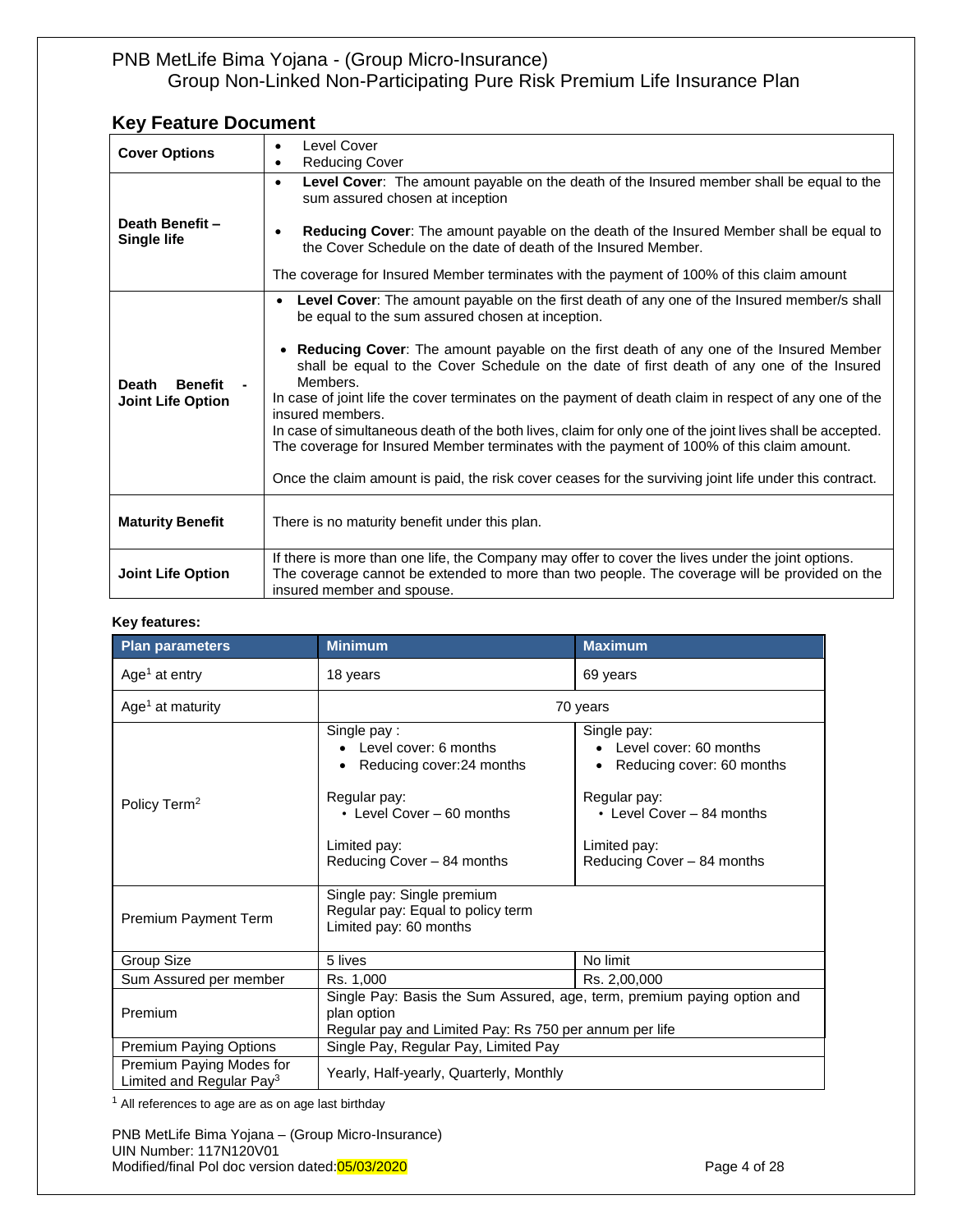$2$  If policy term chosen is not in complete year and is expressed in months, then only single premium or monthly mode will be available. Policy term will be in multiples of 1 month.<br><sup>3</sup> Premium Payment modes available for Limited Pay and Regular Pay are Yearly, Half-yearly, Quarterly & Monthly. If the policy term

chosen is not in complete year and is expressed in months, then only monthly mode will be available.

| <b>Nomination</b>                              | Nomination shall be allowed as per the provisions of Section 39 of the Insurance A     |
|------------------------------------------------|----------------------------------------------------------------------------------------|
|                                                | 1938 as amended from time to time.                                                     |
|                                                | Assignment shall be allowed under this policy as per the provisions of Section 38 of t |
| <b>Assignment</b>                              | Insurance Act, 1938 as amended from time to time.                                      |
|                                                | Premium payment can be made by cash, cheque, credit card, ECS, online                  |
| <b>Premium Payment</b>                         | payment, demand draft, and direct debit or any other mode as prescribed by the         |
|                                                | Authority                                                                              |
| <b>Customer Service No.</b>                    | 1800 425 6969 (Toll-free) or 022-4179 0300(8am-8pm)                                    |
|                                                | Visit us www.pnbmetlife.com                                                            |
|                                                | Email us: indiaservice@pnbmetlife.co.in                                                |
|                                                | Write to us:                                                                           |
| <b>Grievance Redressal</b><br><b>Mechanism</b> | <b>PNB MetLife India Insurance Co. Ltd</b>                                             |
|                                                | Unit No. 101, First Floor, Techniplex I, Techniplex Complex, Off Veer Savarkar Flyov   |
|                                                | S.V. Road, Goregaon (West), Mumbai - 400 062, Maharashtra.                             |
|                                                | 022 - 4179 0300 (8am -8pm)/ Fax: 022 - 4023 1225                                       |
|                                                |                                                                                        |

**For detailed benefits, please refer to the policy terms and conditions**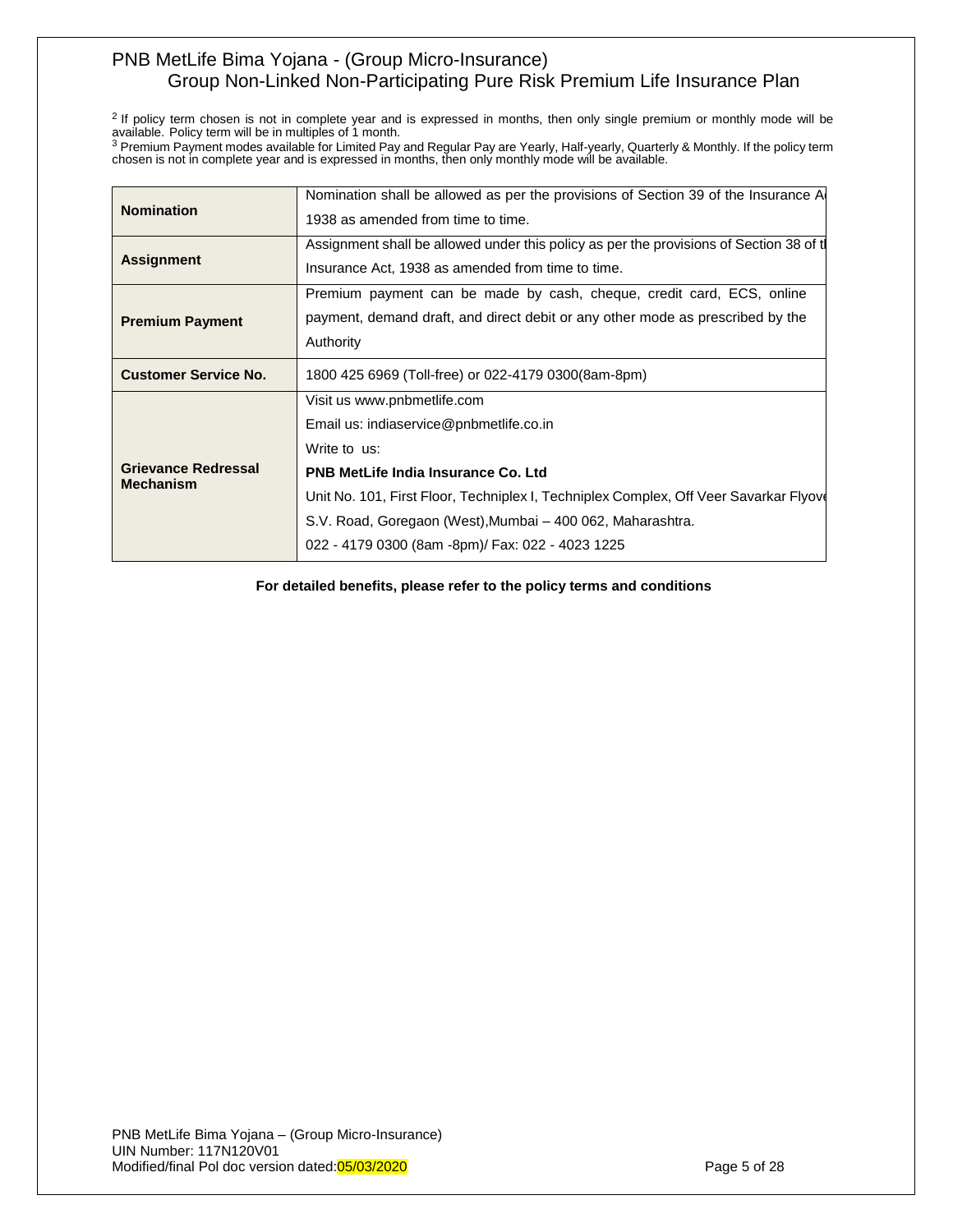#### **TABLE OF CONTENTS**

| 1.      |                                                                                                         |  |
|---------|---------------------------------------------------------------------------------------------------------|--|
|         |                                                                                                         |  |
|         |                                                                                                         |  |
|         |                                                                                                         |  |
| 2.      |                                                                                                         |  |
|         |                                                                                                         |  |
| 3.      |                                                                                                         |  |
|         |                                                                                                         |  |
|         |                                                                                                         |  |
| 3.2.1.  |                                                                                                         |  |
| 3.2.2.  |                                                                                                         |  |
| 3.2.3.  |                                                                                                         |  |
| 3.2.4.  |                                                                                                         |  |
| 3.2.5.  |                                                                                                         |  |
| 3.2.6.  |                                                                                                         |  |
| 3.2.7.  |                                                                                                         |  |
|         |                                                                                                         |  |
|         |                                                                                                         |  |
|         |                                                                                                         |  |
|         |                                                                                                         |  |
| 3.5.1.  |                                                                                                         |  |
|         |                                                                                                         |  |
| $4_{-}$ |                                                                                                         |  |
|         |                                                                                                         |  |
|         |                                                                                                         |  |
|         |                                                                                                         |  |
|         |                                                                                                         |  |
|         |                                                                                                         |  |
|         |                                                                                                         |  |
| 5.      |                                                                                                         |  |
| 6.      |                                                                                                         |  |
|         |                                                                                                         |  |
|         |                                                                                                         |  |
|         |                                                                                                         |  |
|         |                                                                                                         |  |
|         |                                                                                                         |  |
|         |                                                                                                         |  |
|         |                                                                                                         |  |
|         |                                                                                                         |  |
|         |                                                                                                         |  |
|         |                                                                                                         |  |
|         |                                                                                                         |  |
| 7.      |                                                                                                         |  |
|         |                                                                                                         |  |
|         |                                                                                                         |  |
|         |                                                                                                         |  |
|         |                                                                                                         |  |
|         |                                                                                                         |  |
|         | Section 45, Policy shall not be called in question on the ground of mis-statement after three years  28 |  |
|         |                                                                                                         |  |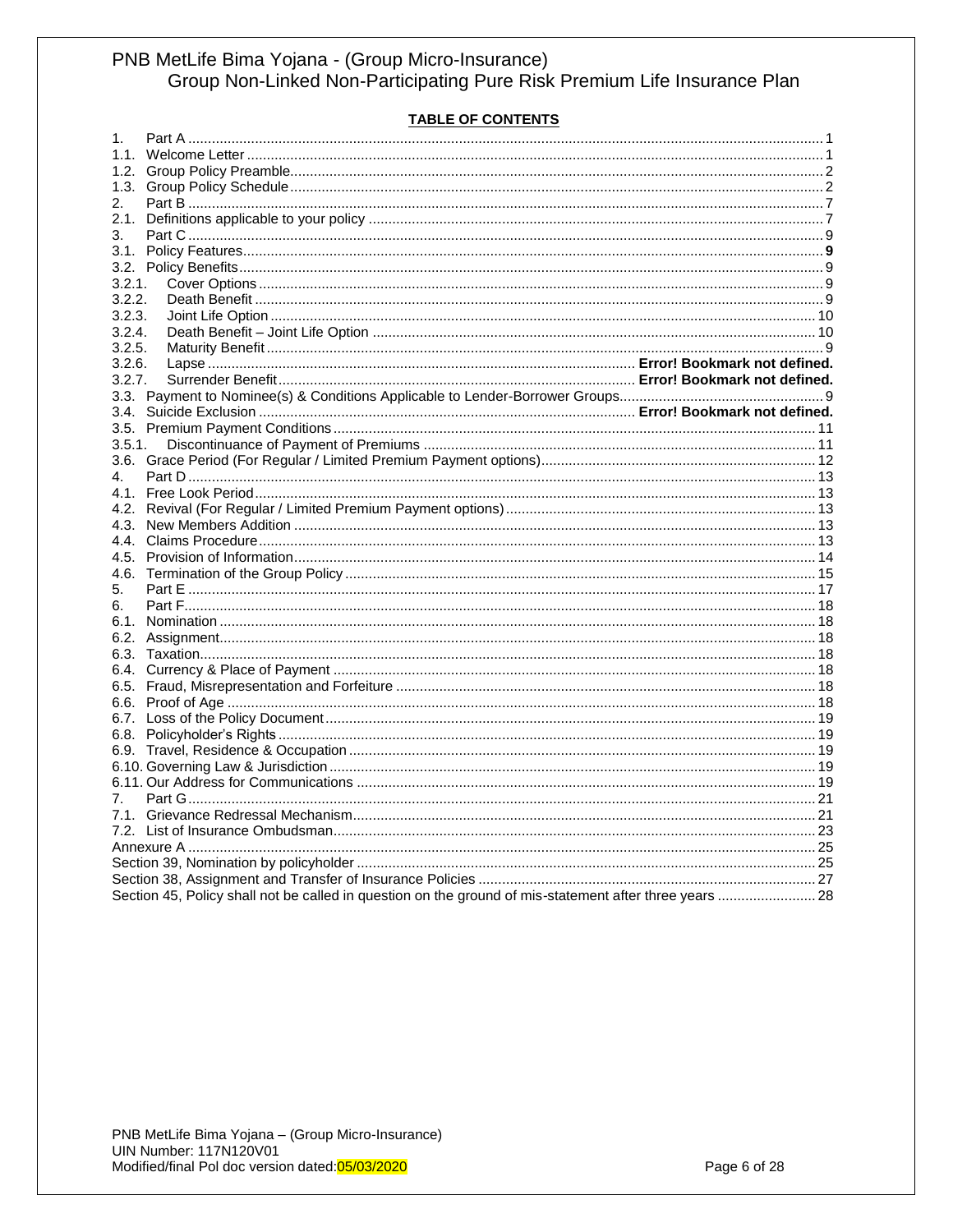# <span id="page-6-0"></span>**2. Part B**

## <span id="page-6-1"></span>**2.1. Definitions applicable to your policy**

The words or terms below that appear in this **Group Policy** in initial capitals and **bold** type will have the specific meaning given to them below. These defined words or terms will, where appropriate to the context, be read so that the singular includes the plural, and the masculine includes the feminine.

- **1. Age** means the age of the **Insured Member** as of last birthday.
- **2. Appointee** means a person who is appointed by the **Insured Member** to receive the **Sum Assured** for and on behalf of the **Nominee**, if the **Nominee** is a minor on the date the **Sum Assured** becomes payable under the **Group Policy**.
- **3. Authority** means the Insurance Regulatory and Development Authority of India.
- **4. Certificate of Insurance (COI)** means the certificate issued by **Us** or on **Our** behalf to an **Insured Member** setting out details of the **Insured Member's** cover under the **Group Policy.**
- **5. Cover Schedule Amount** mean the outstanding loan amount on the date of the Insured Member's death as per the loan payment schedule which is attached to the Certificate of Insurance as at the Effective Date of Coverage.
- **6. Claimant** shall mean the Member or, in case of death of the Member, the person who has been appointed as nominee and whose name has been entered in the Membership Register maintained by the Policyholder as being eligible under the Scheme Rules to receive the benefits payable under the Policy.
- **7. Credit Account Statement** means the statement which **You** provide to **Us** in accordance with **Part C**.
- **8. Date of Inception of the Group Policy** means the date of commencement of risk under this **Group Policy** as specified in the **Group Policy Schedule**.
- **9. Death Benefit** means the benefit payable in accordance with Part C on the **Insured Member's** death.
- **10. Effective Date of Coverage** means the date specified in the **Certificate of Insurance** on which the **Insured Member's** cover under the **Group Policy** commences**.**
- **11. Eligible Member** means a person who meets and continues to meet all the eligibility criteria specified in the **Group Policy Schedule**.
- **12. Grace Period** means the time granted by Us from the due date for the payments of Premium, without any penalty or late fee, during which time that coverage under the Certificate of Insurance considered to be in-force with the risk cover without any interruption, as per the terms & conditions of the Group Policy. The Grace Period for payment of Premium is 15 days, where the Insured Member pays the Premium on a monthly basis and 30 days in all other cases.
- **13. Group Policy** means this contract of insurance, as evidenced by the **Group Policy Document**.
- **14. Group Policy Document** means this document, any endorsements issued by **Us**, the **Group Policy Schedule**, the Annexures and the **Application**.
- **15. Group Policy Schedule** means the policy schedule set out above that **We** have issued, along with any annexures, tables and/or endorsements, attached to it from time to time.
- **16. Insured Member** means an **Eligible Member** who is named as a person insured in the **Group Policy Schedule** and to whom a **Certificate of Insurance** has been issued.
- **17. IRDAI** means the Insurance Regulatory and Development Authority of India.
- **18. Lapse** means a condition wherein the coverage under the Certificate of Insurance has not acquired Surrender Value and the due Installment Premiums have not been paid for at least two consecutive policy years in full, thereby rendering the member coverage unenforceable. No Benefits will be paid when the cover is in Lapse status.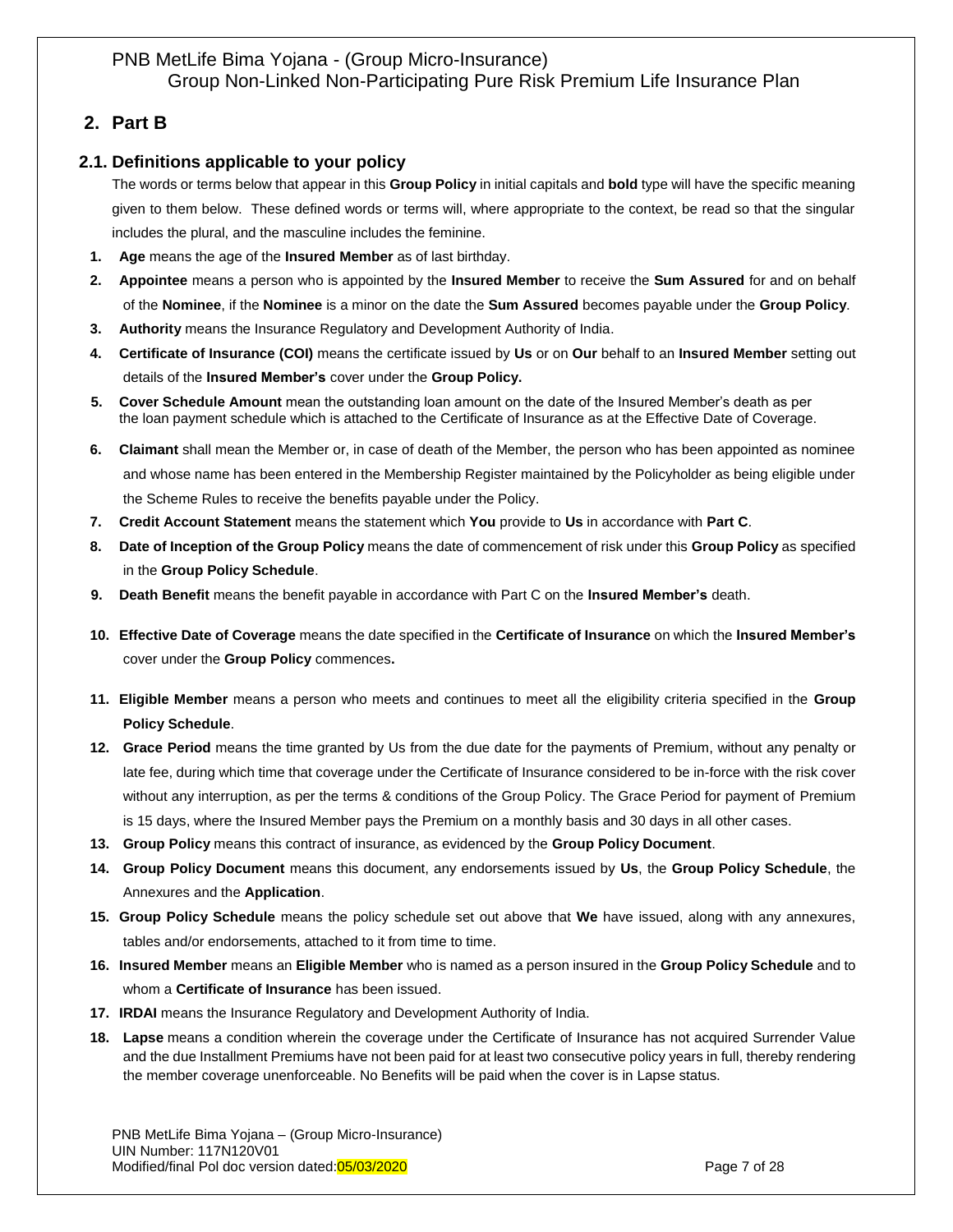- **19. Member** means a person (and his spouse, if applicable) who meets the eligibility criteria specified in the Scheme Rules, and whose name has been recorded in the Membership Register as a Member effective from the Date of Commencement of Risk of the Member, after due approval from the Company, and on whose life the Life Insurance Cover under this Policy has been effected.
- **20. Member Data** means the list of **Insured Members** and all details and information pertaining to those **Insured Members**.
- **21. Nominee** means the person(s) named in the **Certificate of Insurance** to receive the benefits under the **Group Policy** in respect of the **Insured Member**.
- **22. Policy Document** means this Group Policy, any endorsements in this document issued by Us, the Group Policy Schedule, the Application, the Certificates of Insurance and the Annexure.
- **23. Premium** means the regular periodic payments that **You** pay or agree to pay to **Us** for effecting or continuing the coverage in respect of the **Insured Members** under this **Group Policy** as stated in the **Group Policy Schedule**.
- **24. Premium Due Date** means the date on which the **Premium** becomes payable as stated in the **Group Policy Schedule**.
- **25. Regulated Entities** means entities falling in any of the below criteria:
	- Reserve Bank of India (RBI) Regulated Scheduled Commercial Banks, RBI regulated Scheduled Banks (including Co-operative Banks)
	- Non-Banking Financial Companies (NBFCs) having Certificate of Registration from RBI
	- National Housing Bank (NHB) Regulated Housing Finance Companies
	- National Minority Development Financial Corporation (NMDFC) and its State Channelizing Agencies
	- Small Finance Banks regulated by RBI
- **26. Revival** means restoration of the coverage of the Insured Member under the Group Policy, which was discontinued due to the non-payment of Premium, with all the benefits mentioned in the Group Policy Document, upon the receipt of all Premiums due and other charges or late fee if any, as per the terms and conditions of the Group Policy, upon being satisfied as to the continued insurability of the Insured Member on the basis of the information, documents and reports furnished by the Insured Member, in accordance with Board approved underwriting policy.
- **27. Sum Assured** means the amount specified in the **Certificate of Insurance**. If the **Group Policy Schedule** specifies that the Reducing Coverage Option is in force, then the **Sum Assured** is equal to the Sum Assured amount as per the agreed cover schedule issued at inception of the **Group Policy**. If the **Group Policy Schedule** specifies that the Level Coverage Option is in force, then the **Sum Assured** is equal to the amount specified at inception of the policy and mentioned in the **Certificate of Insurance**.
- **28. Surrender value** means the amount calculated in accordance with **Part D.**
- **29. Total Premiums Paid** means the total Premiums received by Us excluding any extra premium, the premiums paid towards the Riders, if any, and applicable tax and cess.
- **30. We**, **Us** or **Our** means PNB MetLife India Insurance Company Limited.
- **31. You** or **Your** means the **Group Policyholder** named in the **Group Policy Schedule**.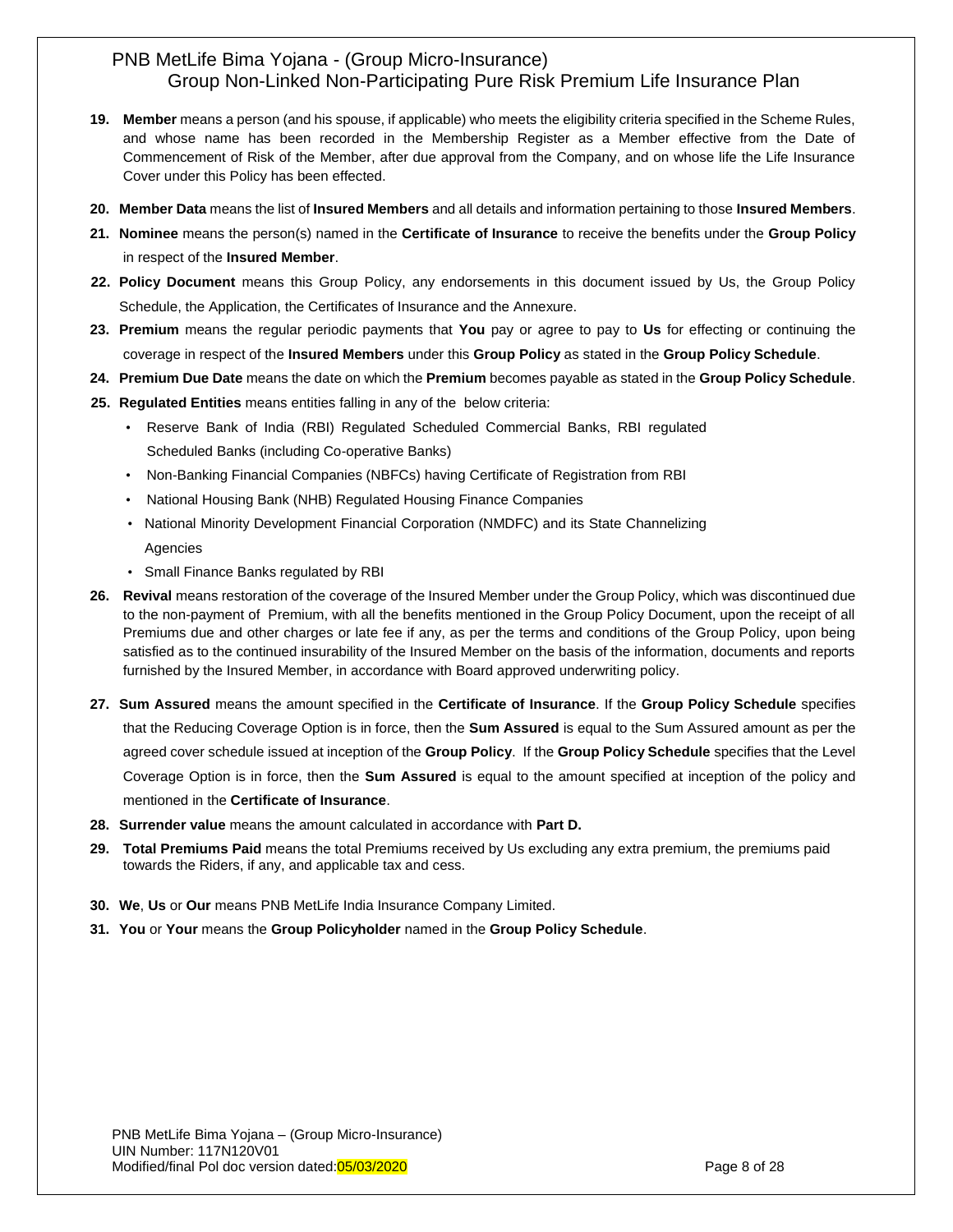# <span id="page-8-0"></span>**3. Part C**

## **Benefits & Premium Payment Conditions**

PNB MetLife Bima Yojana - (Group Micro-Insurance) is a Group Non-linked Non-Participating Pure Risk Premium Life Insurance Plan offered in group platform. This **Group Policy** offers the benefits listed below during the Group Policy Term specified in the **Group Policy Schedule**. The benefits will be payable subject to the terms and conditions of this **Group Policy**, including the Premium Payment Conditions set out below.

## <span id="page-8-1"></span>**3.1. Commencement of Insurance Coverage for Insured Members**

Insurance coverage under this **Group Policy** for an **Insured Member** shall commence from the **Effective Date of Coverage** specified in the **Certificate of Insurance**.

## **3.2. Policy Benefits**

#### <span id="page-8-2"></span>**3.2.1. Death Benefit**

On the occurrence of the Insured Member's death when the Insured Member's cover under the Group Policy is in force, We will make payment as follows:

- **(i) Level Cover**: If the **Certificate of Insurance** specifies that the **Level Cover** is in force for **the Insured Member**, the **Sum Assured** will be payable on the **Insured Member's** death.
- **(ii) Reducing Cover**: If the **Certificate of Insurance** specifies that the **Reducing Cover** is in force for the **Insured Member**, the **Cover Schedule Amount** subject to minimum of Rs.1000 will be payable on the **Insured Member's** death. The **Cover Schedule Amount** payable will not change even (a) if the **Insured Member** has defaulted in payment of any loan installments and the outstanding loan amount is more than the **Cover Schedule Amount**; or (b) if the **Insured Member** has pre-paid a part of the loan; or (c) any other changes are made to the actual loan outstanding.

The **Insured Member's** cover under the **Group Policy** will immediately and automatically terminate on payment of the **Death Benefit**.

If the **Insured Member** and the **Insured Member's** spouse are both covered under the same **Certificate of Insurance**, then cover in respect of both these **Insured Members** shall immediately and automatically terminate on the payment of the **Death Benefit** in respect of any one of these **Insured Members**. If both these **Insured Members** die simultaneously, then the **Death Benefit** as set out above is payable only once and not separately in respect of both these **Insured Members**. Once the claim amount is paid, the risk cover ceases for the surviving joint life under this contract.

The Cover Schedule is prepared by the Company based on the amount of initial loan amount and total tenure chosen by the member at coverage inception, after taking into account of applicable rate of interest and forms the part of Certificate of Insurance issued to each Insured Member of the group. The Cover Schedule is prepared on a monthly reducing basis. The amount as mentioned in this Cover Schedule shall not change even if the Insured Member had defaulted in payment of any of the installments due to the Creditor or makes a part prepayment or any other changes in actual loan outstanding.

## <span id="page-8-3"></span>**3.2.2. Maturity Benefit**

<span id="page-8-4"></span>There is no maturity benefit payable under this **Group Policy**.

## **3.3. Payment to Nominee(s) & Conditions Applicable to Lender-Borrower Groups**

#### **For other than Regulated Entities**

PNB MetLife Bima Yojana – (Group Micro-Insurance) UIN Number: 117N120V01 Modified/final Pol doc version dated: 05/03/2020 Page 9 of 28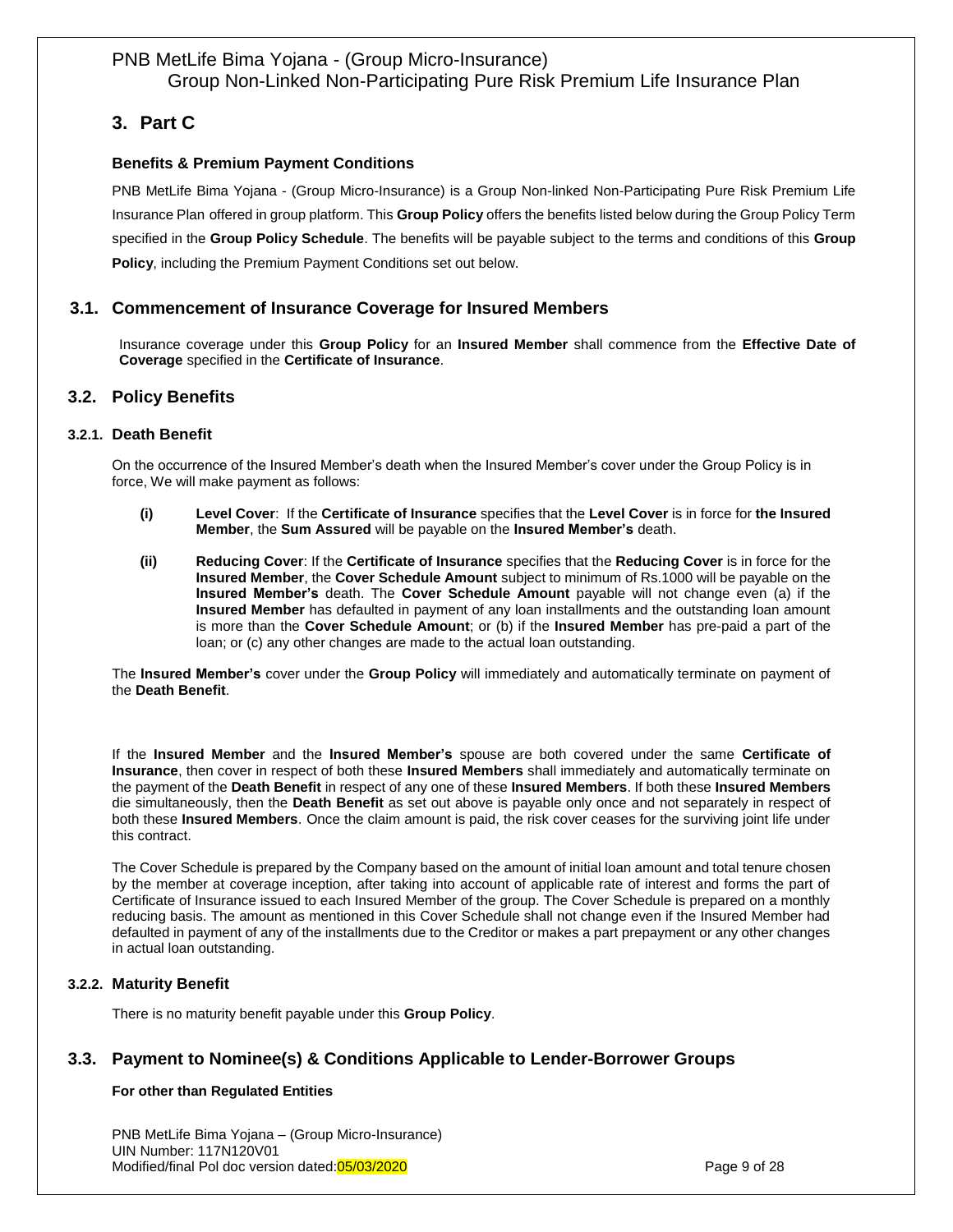Upon the intimation of claim to Us by You in the manner prescribed under Clause 4.4 in Part D and after Our scrutiny of the documents and satisfaction of the bonafides of the claim, We shall pay the **Death Benefit** under the **Group Policy** to the **Nominee**(s) and/or the **Appointee**, as the case may be, and shall stand discharged of Our obligation under the **Group Policy**, in respect of such **Insured Member** upon such payment.

#### **For Regulated Entities:**

- i. The Insured Member may give Us a written authorization in the form specified by Us to make payment of the Insured Member's cover schedule balance amount to You on his death under this Group Policy. This written authorization may be given to Us at the stage of addition to the Group Policy as an Insured Member or at any time thereafter when the Insured Member's cover under the Group Policy is in force;
- ii. If We have received a written authorization from the Insured Member to make payment of the Insured Member's cover schedule balance amount to You, then on the death of the Insured Member when the Group Policy is in force, We will pay the cover schedule balance amount to You (to the extent of the applicable **Death Benefit** amount due under the **Group Policy**) and the remainder of the **Death Benefit** amount, if any, shall be payable to the Nominee/Appointee, in the Nominee's name. We shall, under no circumstance, pay any amount more than the cover schedule balance amount to You.
- iii. You agree that in order for the cover schedule balance amount in respect of an Insured Member to be paid to You from the benefit amount payable in respect of the Insured Member, You shall provide Us within 90 days of the Insured Member's death, a Credit Account Statement in the form specified by Us, which shall contain at least the following details:
	- o Your name;
	- o Your Group Policy Number;
	- o Insured Member's name (per Your records);
	- o Date on which the Insured Member's cover under the Group Policy commenced;
	- o Sum Assured**/**Cover Schedule Amount;
	- o Original loan amount (per Your records);
	- o Complete particulars of recoveries made by You towards the loan;
	- $\circ$  Cover schedule balance amount as on the date of the Insured Member's death;
	- o Balance claim amount payable to the Nominee;
	- o Declaration/Undertaking by You that the details in the Credit Account Statement have been verified for accuracy.
- iv. Following payment of the benefit to You, We will provide the **Nominee/Appointee** of the Insured Member with complete details of the amount equal to the cover schedule balance amount that has been paid to **You** and the balance amount (if any) to the extent of the **Sum Assured/Cover Schedule Amount** that has been paid to the Nominee/ Appointee. This statement of details shall be provided to the Nominee/Appointee even if no amount was payable to the Nominee/Appointee as the Sum Assured/Cover Schedule Amount was exhausted in the payment of the **Outstanding Loan Balance Amount**.
- v. We may, in Our discretion, on the completion of the financial year followed by Us, carry out an audit of the Credit Account Statements provided to Us by You in respect of the Insured Members. If there is any discrepancy in any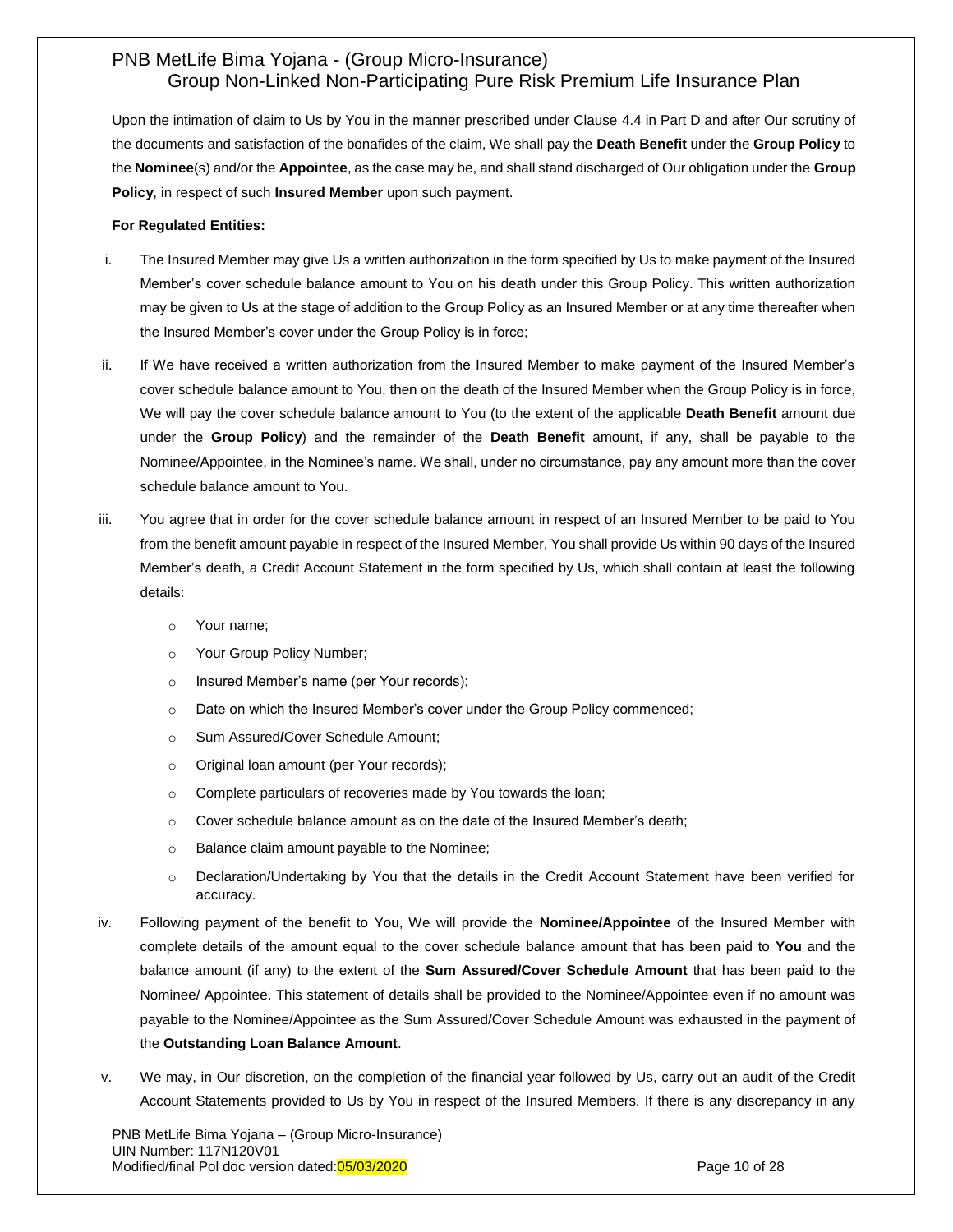such statements We will pay the difference in amounts to the Nominee and You shall be solely and absolutely liable to re-pay this amount to Us with interest at the rate specified by Us within 15 days of Us identifying the discrepancy and notwithstanding Our rights to commence any other actions under applicable law.

vi. Where the claim discharge form issued by the **Nominee** is obtained through **You**, then in such case, **You** shall submit to **Us** a certification/declaration, either in the claim discharge form or by way of a separate document, that the **Nominee** who submitted the claim discharge form is the same person who has been registered by **You** as the **Nominee** under the **Group Policy**.

## <span id="page-10-0"></span>**3.4. Maturity and Survival Benefit**

No maturity or survival benefits are payable under this **Group Policy**.

## **3.5. Premium Payment Conditions**

The initial Premium Rate(s) are as stated in the Final Quote.

If the **Group Policy Schedule** specifies that the Premium payment mode as regular / limited pay, the **Premium** in full is payable on the Premium Due Date and in any event before the expiry of the **Grace Period**.

#### <span id="page-10-1"></span>**3.5.1. Discontinuance of Payment of Premiums**

#### **Lapse**

In case of regular pay policies if the Installment Premiums are not paid within the Grace Period the coverage under the Certificate of Insurance lapses at the end of the Grace Period and the risk cover will cease.

If all due Installment Premiums for the first two consecutive policy years are not paid in full within the Grace Period, the coverage under the Certificate of Insurance lapses at the end of the Grace Period and the risk cover will cease. If the Installment Premiums for first two or more policy years are paid in full and the subsequent premiums remain unpaid, the coverage under the Certificate of Insurance will be converted into a Reduced Paid –up coverage as mentioned in 'Paid-up/ Reduced Paid-up Value' section below.

If a lapsed coverage is not revived at the end of the period of revival, the coverage will be terminated.

#### **Paid-up / Reduced Paid-up Value**

If all due Installment Premiums for the first two consecutive policy years have been paid in full and if a Certificate of Insurance has acquired a Surrender Value and no future Installment Premiums are paid, the coverage under the Certificate of Insurance will continue as a Paid-up coverage with reduced benefits, however the Insured Member shall have the option to surrender the Certificate of Insurance. A Paid-up coverage can be revived as defined in Section 4.2.

If the Insured Member continues the coverage as a reduced Paid-up coverage the reduced benefits as mentioned below shall become payable: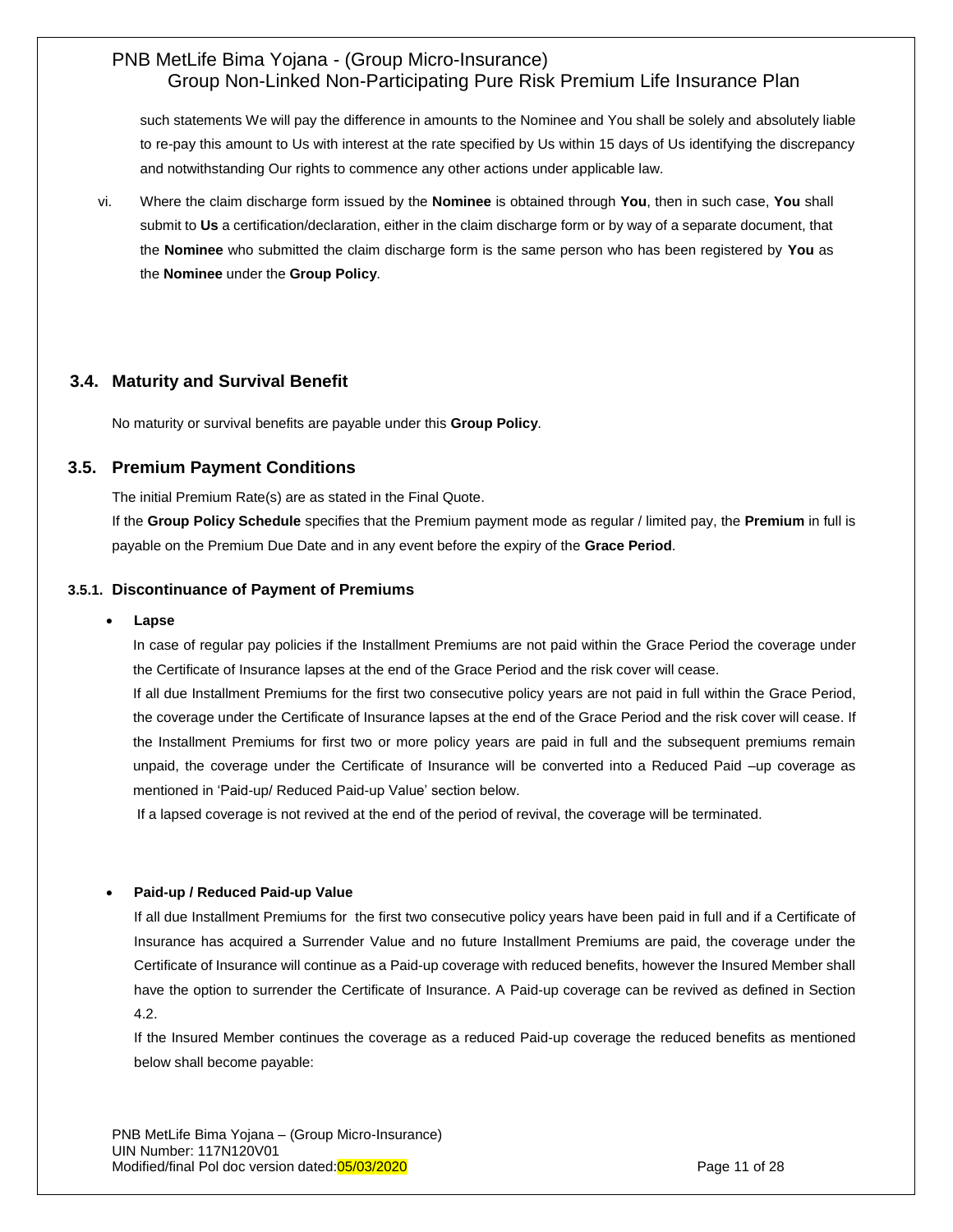**Level Cover**: Chosen Sum Assured \* (Number of Installment Premiums paid/ Number of Installment Premiums payable during the Premium Payment Term) payable on the death of the Insured Member.

**Reducing Cover**: The amount payable on the death of the Insured Member shall be equal to the Cover Schedule on the date of death of the Insured Member \* (Number of Installment Premiums paid/ Number of Installment Premiums payable during the Premium Payment Term).

The coverage for Insured Member terminates with the payment of 100% of this claim amount.

#### **Paid-up / Reduced Paid-up Value for Joint Life Option:**

If a Certificate of Insurance has acquired a surrender value and no future installment premiums are paid, the coverage will continue as a Paid-up coverage with reduced benefits, however the Insured Member shall have the option to surrender the Certificate of Insurance.

If the Insured Member continues the coverage as a reduced Paid-up coverage the reduced benefits given below shall become payable:

**Level Cover:** Chosen Sum Assured \* (Number of Installment Premiums paid/ Number of Installment Premiums payable during the Premium Payment Term) payable on first death of any one of the Insured Member. In case of simultaneous death of the both lives, claim for only one of the joint lives shall be accepted.

**Reducing Cover:** The amount payable on the first death of any one of the Insured Member shall be equal to the Cover Schedule on the date of first death of any one of the Insured Members \* (Number of Installment Premiums paid/ Number of Installment Premiums payable during the Premium Payment Term).

In case of simultaneous death of the both lives, claim for only one of the joint lives shall be accepted. The coverage for Insured Member terminates with the payment of 100% of this claim amount. Once the claim amount is paid, the risk cover ceases for the surviving joint life under this contract.

## <span id="page-11-0"></span>**3.6. Grace Period (For Regular / Limited Premium Payment options)**

Under this Group Policy, there is a Grace Period of 15 days (if Premium is payable on a monthly mode) and a period of 30 days (if Premium is payable in any other mode) for the payment of Premium. If the Premium is not received in full at the expiry of the Grace Period the coverage under the Certificate of Insurance shall lapse and have no further value except as may be provided under section 3.2.4.

In case of failure of the Master Policyholder to remit the premium to Us, provided the premium is received from Insured Member within Grace Period, the insurance coverage of the Insured Member, even after expiry of Grace Period, shall continue, provided the Insured Member establishes that he had paid the premium and secured a proper receipt for the same.

If a Certificate of Insurance has acquired a Surrender Value and the Installment Premiums are not paid within the Grace Period, the coverage will continue as a Paid- Up coverage with reduced benefits as mentioned under section 3.6.1.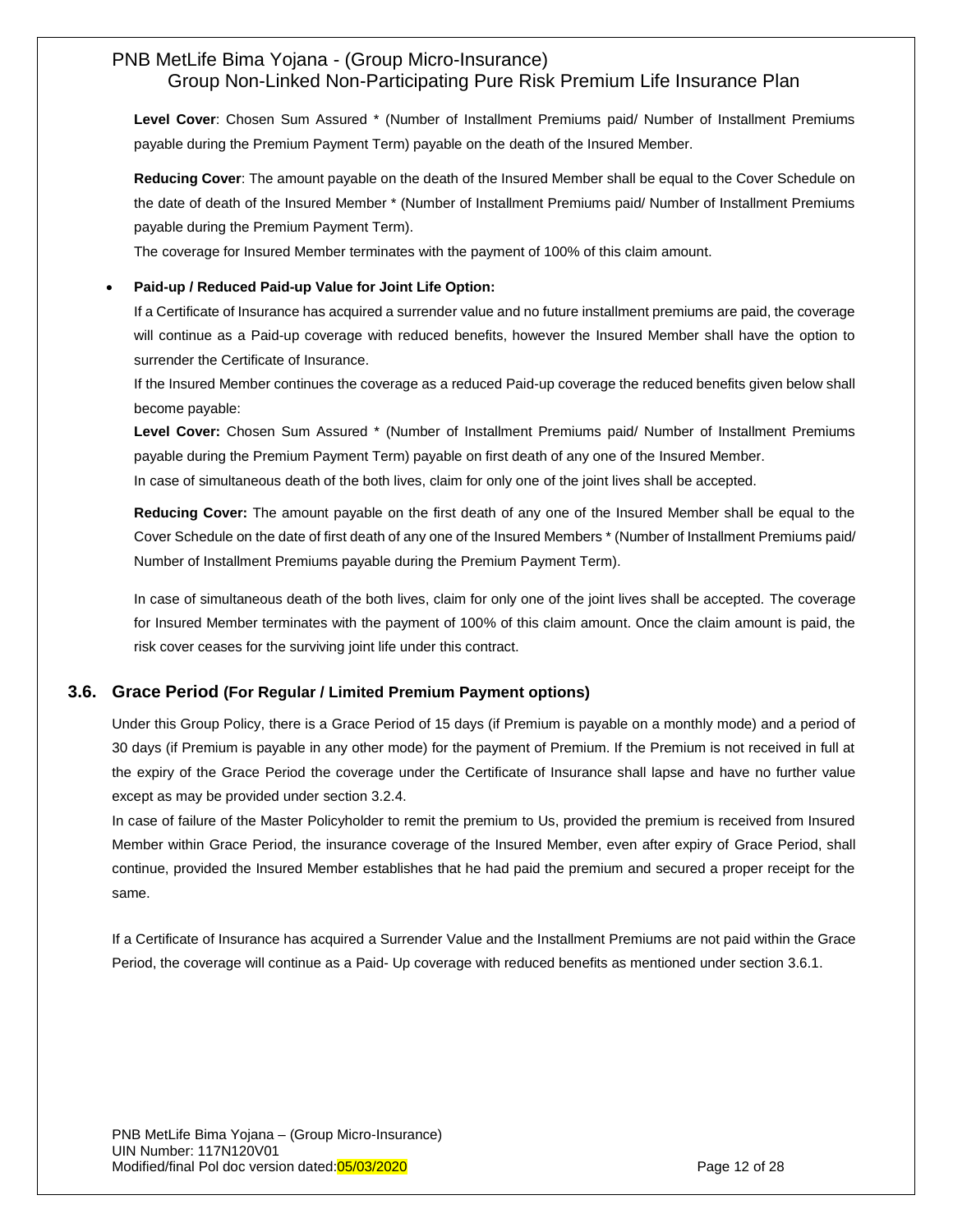# <span id="page-12-0"></span>**4. Part D**

## **Policy Servicing Conditions**

You are requested to refer to the Policy Servicing Conditions described below before making a request for Policy servicing to Us.

## <span id="page-12-1"></span>**4.1. Free Look Period**

If You have any objections to the terms and conditions of this Group Policy, You may return the Group Policy by giving a signed written notice to Us within 15 days from the date of receiving the Group Policy, stating the reasons for Your objection for cancellation and You will be entitled to a refund of the Premium received in respect of the **Insured Members**, subject to a deduction of proportionate risk premium for the period of cover, stamp duty and/or the expenses incurred on medical examination (if any).

If the Premium is paid entirely by the Insured Member and the Insured Member disagrees with the terms and conditions of the Certificate of Insurance, he/she may cancel his/her coverage under the Certificate of Insurance by giving Us a written notice within 15 days of receiving the Certificate of Insurance stating the reasons for objection and We shall refund the Premium received in respect of such Insured Member after deducting proportionate risk premium for the period of cover, stamp duty charges and expenses towards medical examination, if any, for that Insured Member.

## <span id="page-12-2"></span>**4.2. Revival (For Regular / Limited Premium Payment options)**

The cover under the Group Policy may be revived within 5 years from the date of lapse provided the coverage has not acquired Paid-up value and provided that the Insured Member gives written notice for revival along with the due Premium in full at the prevailing rate of interest, if any, We may change the rate of interest from time to time. The revival of the coverage will be in accordance with Our Board approved underwriting policy. **We** may change the rate of interest from time to time. Currently, the Company charges 8% p.a. interest on revivals.

## <span id="page-12-3"></span>**4.3. New Members Addition**

Any Eligible Member that becomes a member of Your group after the Effective Date of the Group Policy or the Annual Renewal Date can be covered under this Group Policy provided You provide Us with due intimation and all information and details about such Eligible Members in the form and manner specified by Us. Coverage of these Eligible Members shall only commence in accordance with the provisions of Part C. We shall require evidence of insurability for providing the group life cover to the Insured Members in accordance with Our Board approved underwriting policy.

## <span id="page-12-4"></span>**4.4. Claims Procedure**

Written notification of a claim shall be given to Us along with following information and documentation within 90 days of the occurrence of death or as soon thereafter as is reasonably possible:

- (a) Claimant statement in format prescribed by Us, duly completed by nominee/beneficiary.
- (b) Certified copy of the official death certificate issued by a competent authority acceptable to Us.
- (c) Credit Account Statement showing the cover schedule balance amount of the Insured Member (applicable only in

PNB MetLife Bima Yojana – (Group Micro-Insurance) UIN Number: 117N120V01 Modified/final Pol doc version dated:05/03/2020 **Page 13 of 28** Page 13 of 28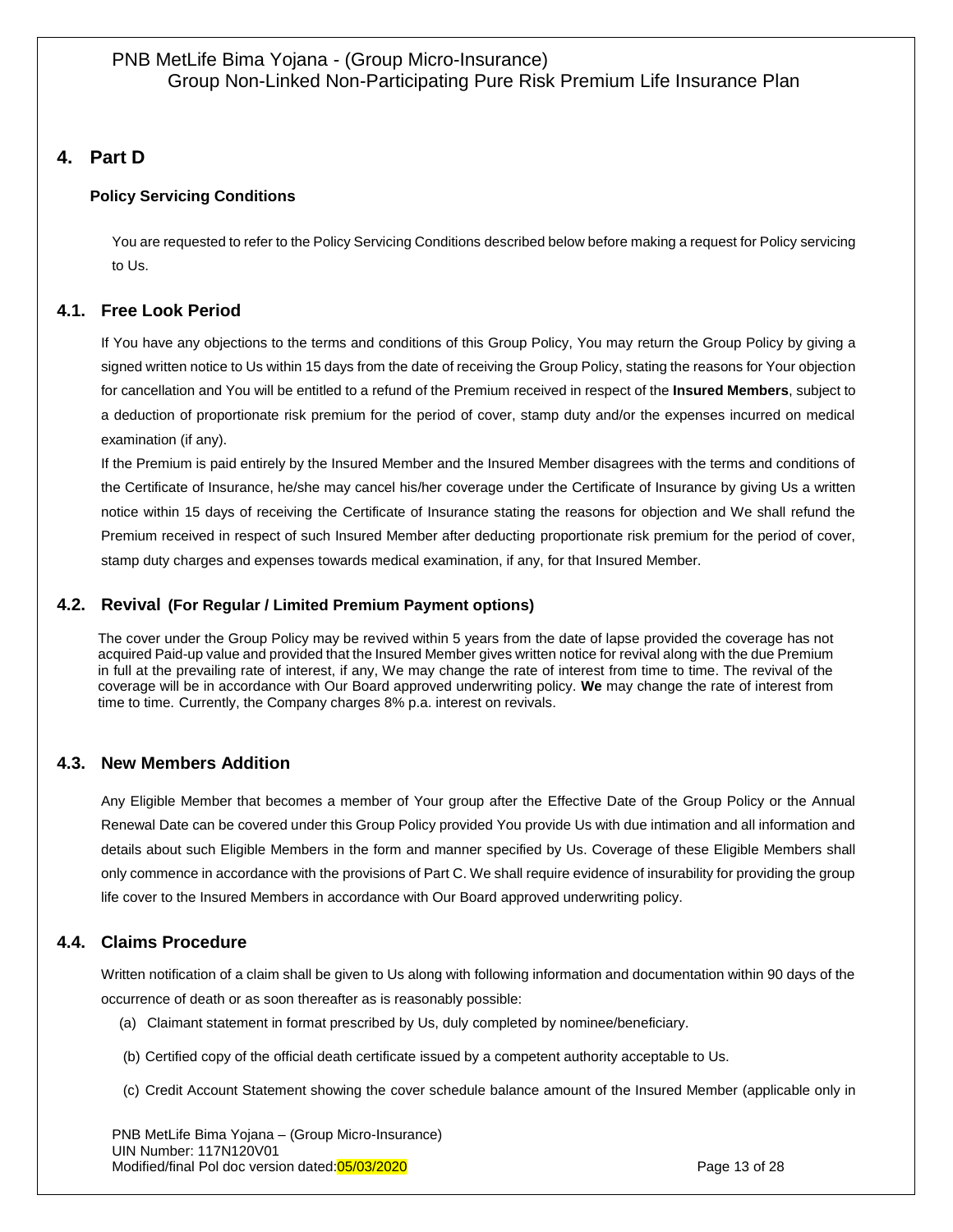case of Lender – Borrower groups)

- (d) Your declaration and certificate that that the Insured Member was a member of Your group at the time of the death of Insured Member.
- (e) Police inquest report and post mortem report if the death of the Insured Member is due to an unnatural cause.
- (f) Certification of the details of the Nominee (if any).
- (g) Any additional document(s) as required by Us.

In the event of delay in intimation of a claim to Us, due to reasons beyond Your/claimant's control, We may condone such delay on merits.

## <span id="page-13-0"></span>**4.5. Provision of Information**

You shall furnish Us with all particulars relevant to the Group Policy and to the operation of this Group Policy and the particulars so furnished may be accepted by Us as conclusive. You shall also furnish the relevant particulars to Us upon an Insured Member or a Nominee becoming entitled to receive the benefits under the Group Policy, and We shall pay the appropriate benefits. Proof of existence and identity of the Insured Member or the Nominee, as the case may be shall be furnished to Us before the payment of benefit is made.

## **4.6. Surrender Benefit**

The Insured Member may surrender the Certificate of Insurance and the following surrender value would be paid to the Insured Member:

For Single Pay, the coverage shall acquire guaranteed surrender value immediately after the payment of Single premium, which will be -

|                 | (Total number of months) |         |                                                                                                  |
|-----------------|--------------------------|---------|--------------------------------------------------------------------------------------------------|
| X% of Total     | remaining to maturity)   | $\star$ | Sum Assured in-force at the time of surrender                                                    |
| Premiums Paid * | (Total number of months) |         | Sum Assured at the inception of the Coverage, as<br>specified under the Certificate of Insurance |
|                 | in the Term)             |         |                                                                                                  |

Where  $X = 70$  if surrendered anytime within third year from the commencement of the coverage, as specified under the Certificate of Insurance, 90 if surrendered on or after fourth year from the commencement of the coverage, as specified under the Certificate of Insurance, if applicable.

For Limited Pay, the coverage shall acquire guaranteed surrender value, provided all premiums have been paid for at least two consecutive policy years. The guaranteed surrender value will be –

|                 | (Total number of months) |                                                                                                  |
|-----------------|--------------------------|--------------------------------------------------------------------------------------------------|
| Y% of Total     | remaining to maturity) * | Sum Assured in-force at the time of surrender                                                    |
| Premiums Paid * | (Total number of months) | Sum Assured at the inception of the Coverage.<br>as specified under the Certificate of Insurance |
|                 | in theTerm)              |                                                                                                  |

Where  $Y = 0$  if surrendered in the first year from the commencement of the coverage, as specified under the Certificate of Insurance, 30 if surrendered between the second year and third year, 50 if surrendered between fourth year and seventh year from the commencement of the coverage (both inclusive) , as specified under

PNB MetLife Bima Yojana – (Group Micro-Insurance) UIN Number: 117N120V01 Modified/final Pol doc version dated:05/03/2020 **Page 14 of 28** Page 14 of 28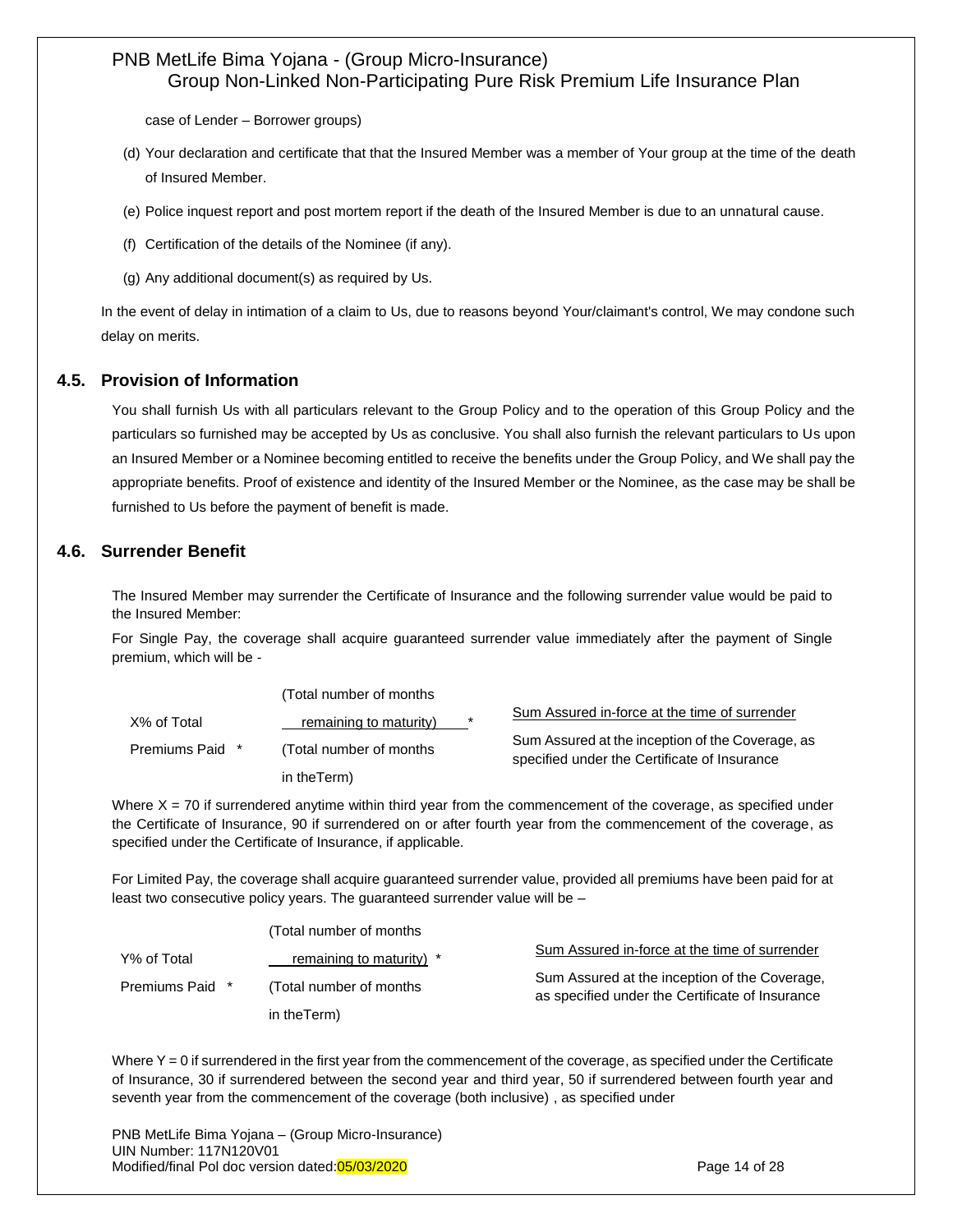the Certificate of Insurance and 90 if surrendered after seventh year from the commencement of the coverage, as specified under the Certificate of Insurance

For Regular Pay, the coverage shall not acquire any surrender value.

In case of surrender of the Group Policy, the Individual Member will be permitted to continue life insurance coverage to the extent available under this group policy.

In case the loan is prepaid before the date of maturity (under both reducing cover and level cover options), if the Insured Member gives in writing to terminate the risk cover, the applicable surrender value as on the date of surrender will be paid to the Insured Member and the risk cover terminates.

## **4.7. Suicide Exclusion**

In case of death of the Insured Member due to suicide within 12 months from the date commencement of risk coverage under the Certificate of Insurance or from the date of revival of coverage under the Certificate of Insurance, the Nominee will be entitled to receive at least 80% of the Total Premiums Paid till the date of the death or the Surrender Value as available on the date of death, whichever is higher, provided the Certificate of Insurance is in force.

## <span id="page-14-0"></span>**4.8. Termination of the Group Policy**

Coverage under this Group Policy for all Insured Members shall terminate on the occurrence of the earliest of the following:

- a) At the expiry of five years from the date of lapsation, when the coverage has not been revived and provided the said Coverage has not acquired any Paid- up Value.
- b) Cancellation of Policy during Free look period
- c) Termination of the Group Policy by You:

You may terminate this Group Policy by giving a minimum of 30 days advance written notice to Us. In case the Group Policy is terminated by You, the Insured Member(s) shall have the option to continue the risk cover on an individual basis until the expiry of the coverage.

4.6.1 Coverage of an Insured Member shall terminate automatically on the occurrence of earliest of the following:

- a) At the expiry of five years from the date of lapsation, when the coverage has not been revived (in case of regular / limited pay option)
- b) Date of payment of the Death benefit of the Insured Member; If the **Insured Member** and the **Insured Member's** spouse are both covered under the same **Certificate of Insurance**, then cover in respect of both these **Insured Members** shall immediately and automatically terminate on the payment of the **Death Benefit** in respect of any one of these **Insured Members**; Or
- c) The Date on which the Surrender Benefits are settled under the Certificate of Insurance.
- d) The date the Insured Member ceases to be an Eligible Member or voluntarily withdraws from the membership.
- e) In case the loan is prepaid before the date of maturity (under both reducing cover and level cover options), if the Insured Member gives in writing to terminate the risk cover, the applicable surrender value as on the date of surrender will be paid to the Insured Member and the risk cover terminates.

Any termination of coverage shall be without prejudice to any claim originating prior to the effective date of such termination. In case the Insured Member exits the Group Policy by way ceasing to be an Eligible Member or voluntarily

PNB MetLife Bima Yojana – (Group Micro-Insurance) UIN Number: 117N120V01 Modified/final Pol doc version dated:05/03/2020 **Page 15** of 28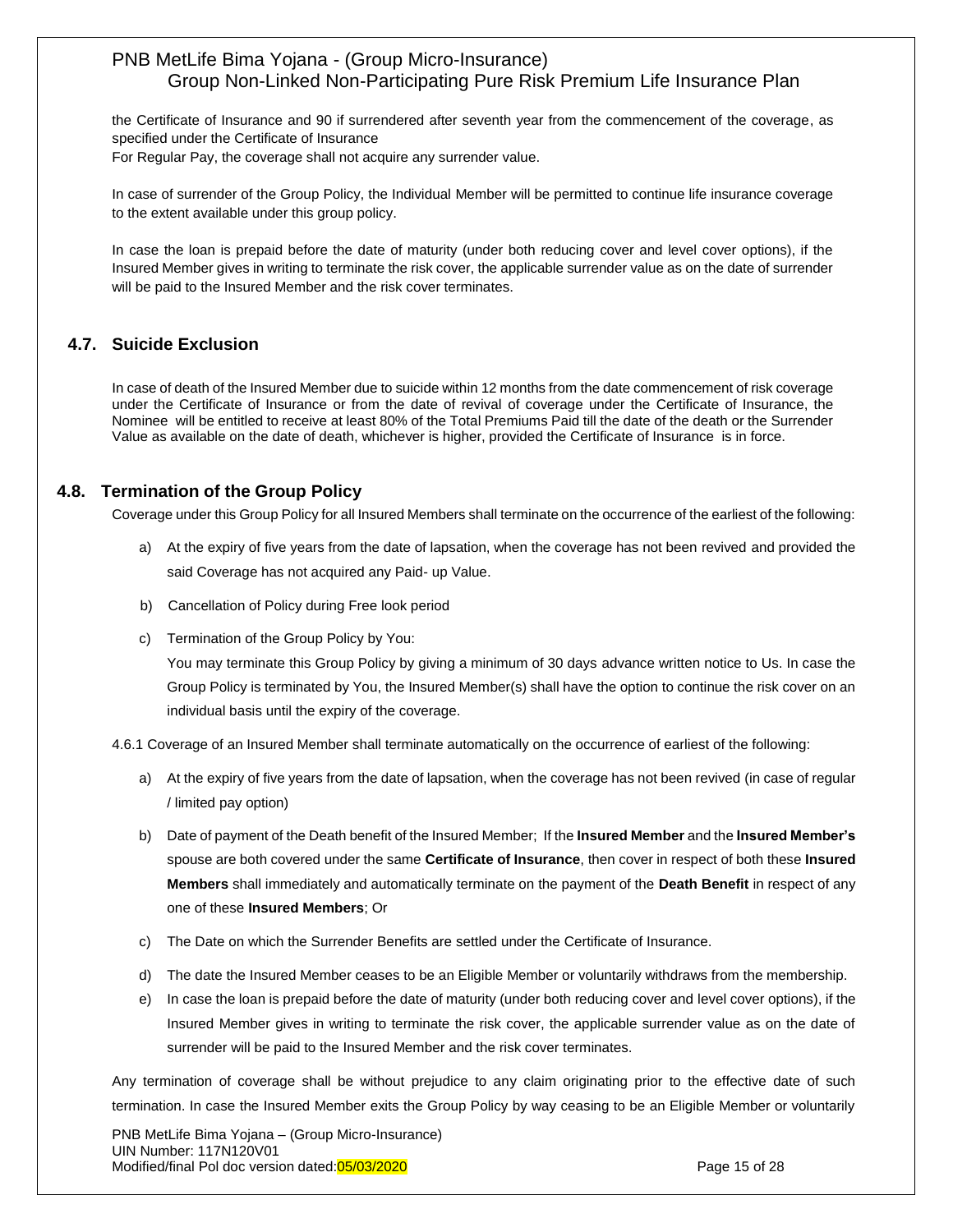withdraws from the membership, the applicable surrender value in respect of such Insured Member shall be payable.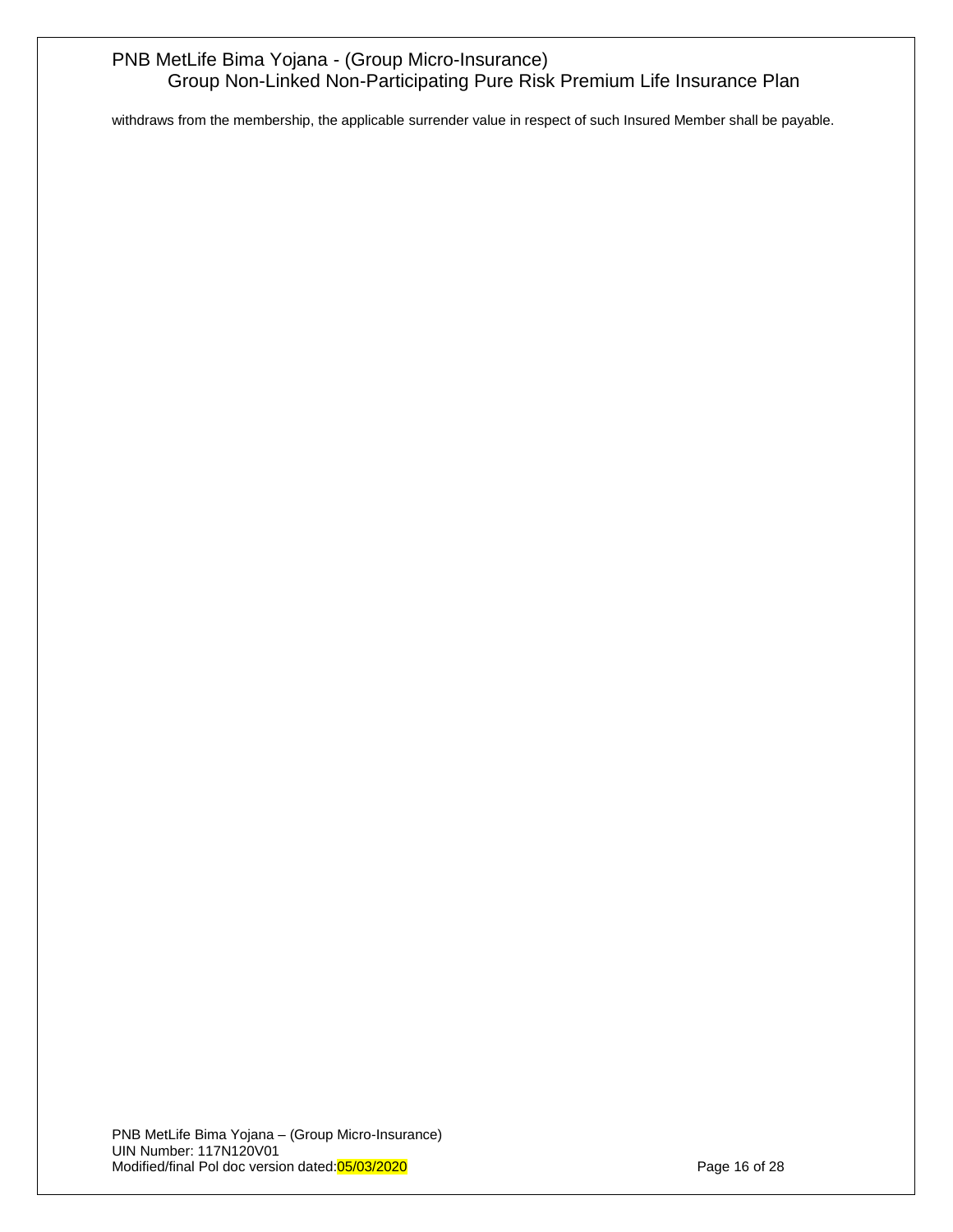# <span id="page-16-0"></span>**5. Part E**

**Not applicable**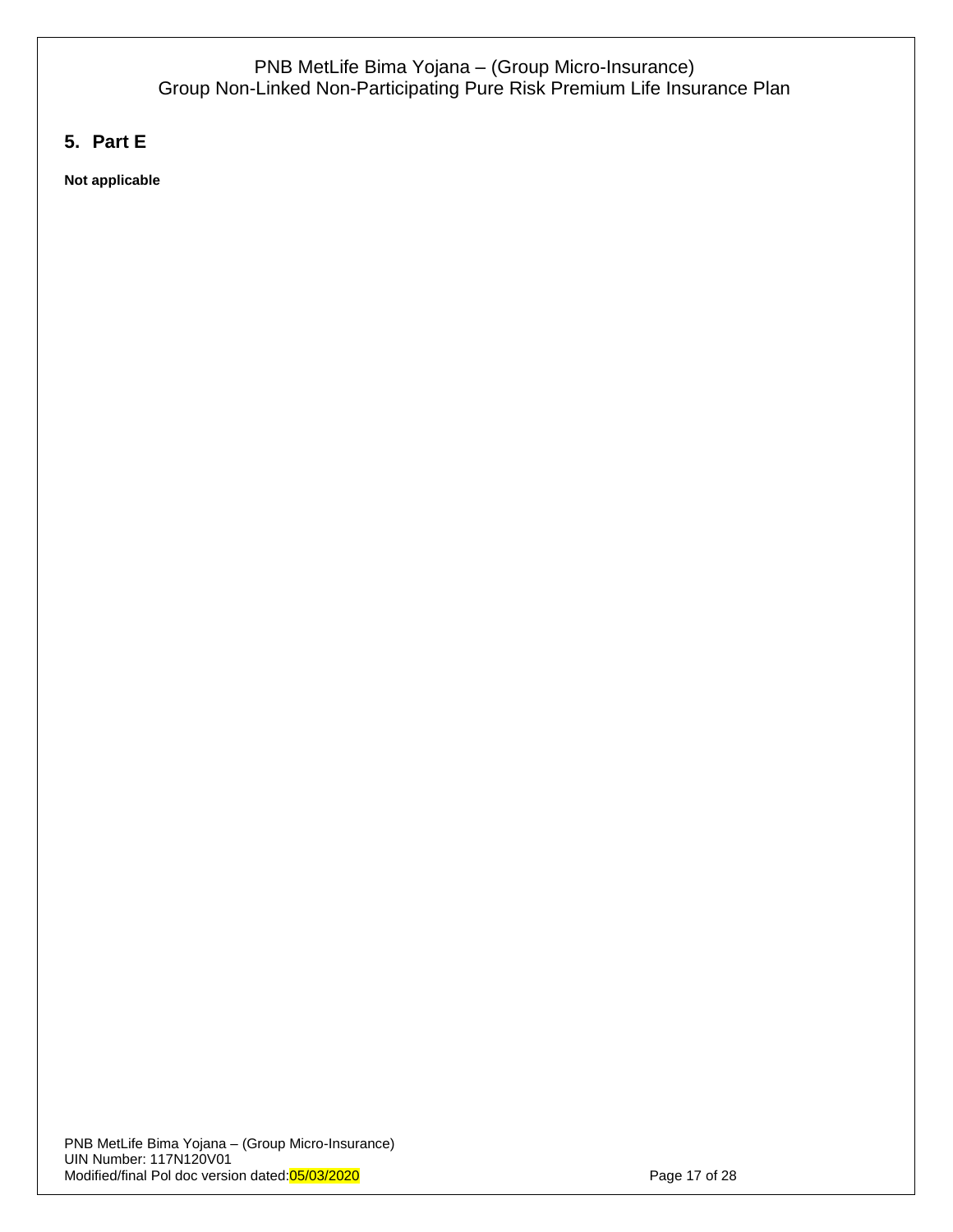# <span id="page-17-0"></span>**6. Part F**

## **General Terms & Conditions**

If you wish to change the nomination or assign the coverage under the Group Policy or update Your/Nominee's address or other contact details in our records, you should do so only through the forms prescribed by us for these purposes. These forms are available at our offices or may be obtained from your financial advisor or can be downloaded from our website [www.pnbmetlife.com](http://www.pnbmetlife.com/)

## <span id="page-17-1"></span>**6.1. Nomination**

Nomination should be in accordance with provisions of Section 39 of the Insurance Act 1938 as amended from time to time. A Leaflet containing the simplified version of the provisions of Section 39 is enclosed as Annexure A to this Policy for your reference. Nomination of this Policy is not applicable if the Policy has been executed under Section 6 of the Married Women's Property Act 1874

## <span id="page-17-2"></span>**6.2. Assignment**

Assignment should be in accordance with provisions of Section 38 of the Insurance Act 1938 as amended from time to time. A Leaflet containing the simplified version of the provisions of Section 38 is enclosed as Annexure A to this Policy for your reference. Assignment of this Policy is not applicable if the Policy has been executed under Section 6 of the Married Women's Property Act 1874

## <span id="page-17-3"></span>**6.3. Taxation**

The tax benefits on the Policy shall be as per the prevailing tax laws in India and amendments thereto from time to time. In respect of any payment made or to be made under or in relation to this Policy, We will deduct or charge or recover taxes including GST and other levies as applicable at such rates as notified by the government or such other body authorized by the government from time to time. Tax laws are subject to change.

## <span id="page-17-4"></span>**6.4. Currency & Place of Payment**

<span id="page-17-5"></span>All amounts payable either to or by Us will be paid in the currency shown in the Group Policy Schedule.

## **6.5. Fraud, Misrepresentation and Forfeiture**

Fraud, Misrepresentation and Forfeiture would be dealt with in accordance with provisions of Section 45 of the Insurance Act 1938 as amended from time to time. A Leaflet containing the simplified version of the provisions of Section 45 is enclosed in Annexure A for your reference.

## <span id="page-17-6"></span>**6.6. Proof of Age**

Subject to Section 45 of the Insurance Act 1938, as amended from time to time if the actual age of the Insured Member differs from the Age stated in the Application then:

a. If the actual age of the Insured Member proves to be higher than what is stated in the Application, the Sum Assured will be adjusted to that which would have been purchased by the amount of premium paid, had the age been correctly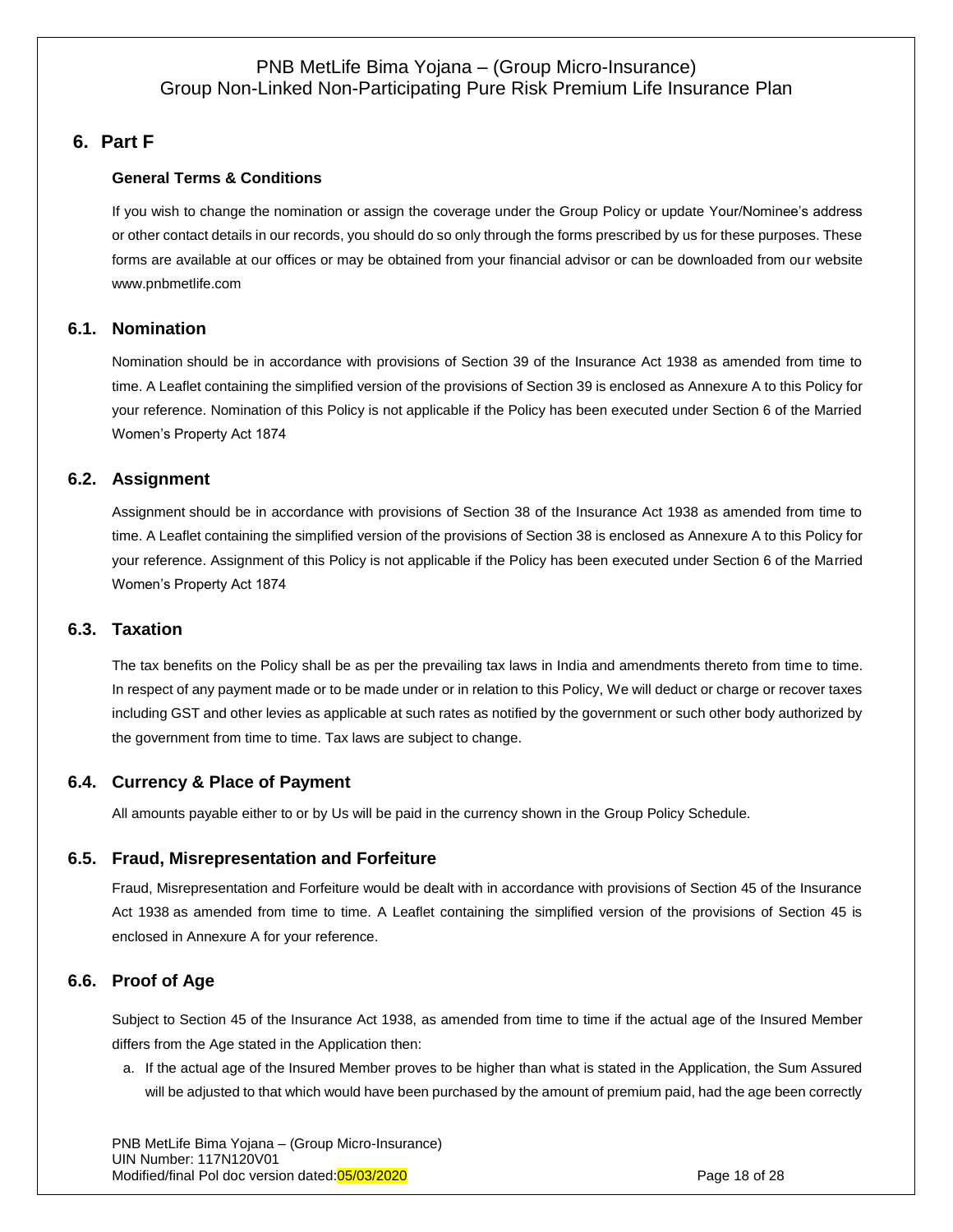stated. The coverage under the Group Policy will continue to be in force;

- b. If the actual age proves to be lower than what is stated in the Application, the premium paid in excess will be refunded without interest or may be adjusted towards future premium at Our sole discretion. The coverage under the Group Policy will continue to be in force.
- c. If the Insured Member's actual age is such that it would have made him/her ineligible for the insurance cover stated in the Group Policy, We reserve the right at Our sole discretion to take such action as may be deemed appropriate including cancellation of the Certificate of Insurance upon payment of the surrender value.

## **6.7. Vesting on attaining age of majority**

<span id="page-18-0"></span>If the cover has been issued on the life of a minor, the coverage will automatically vest in him/her on his/her attaining majority (eighteen years).

## **6.8. Loss of the Policy Document**

If the Group Policy Document is lost or destroyed, You may make a written request for a duplicate Group Policy Document which We will issue duly endorsed to show that it is in place of the original document. Upon the issue of a duplicate policy document, the original shall cease to have any legal force or effect. You agree that You shall indemnify and hold Us free and harmless from and against any claims or demands that may arise under or in relation to the original Group Policy Document.

## <span id="page-18-1"></span>**6.9. Policyholder's Rights**

To exercise Your rights or options, under this Group Policy, You should follow the procedures stated in this Group Policy. If You want to change the address or exercise any other options under the Group Policy, You shall do so only using the forms prescribed for each purpose which are available with Your financial advisor, from Our local office or can be downloaded from Our website [www.pnbmetlife.com.](http://www.pnbmetlife.com/)

## **6.10. Travel, Residence & Occupation**

<span id="page-18-2"></span>This Group Policy does not impose any restrictions as to travel and residence. This Group Policy does not impose any restrictions as to occupation.

## <span id="page-18-3"></span>**6.11. Governing Law & Jurisdiction**

The terms and conditions of the Group Policy shall be governed by and be interpreted in accordance with Indian law and all disputes and differences arising under or in relation to the Policy shall be subject to the sole and exclusive jurisdiction of the jurisdictional courts in India.

## <span id="page-18-4"></span>**6.12. Our Address for Communications**

All notices and communications in respect of this Policy shall be addressed to us at the following address:

**PNB MetLife India Insurance Co. Ltd,**

**1st Floor, Techniplex -1,** 

**Techniplex Complex, Off Veer Savarkar Flyover,** 

**Goregaon (West), Mumbai – 400062,** 

PNB MetLife Bima Yojana – (Group Micro-Insurance) UIN Number: 117N120V01 Modified/final Pol doc version dated:05/03/2020 **Page 19 of 28** Page 19 of 28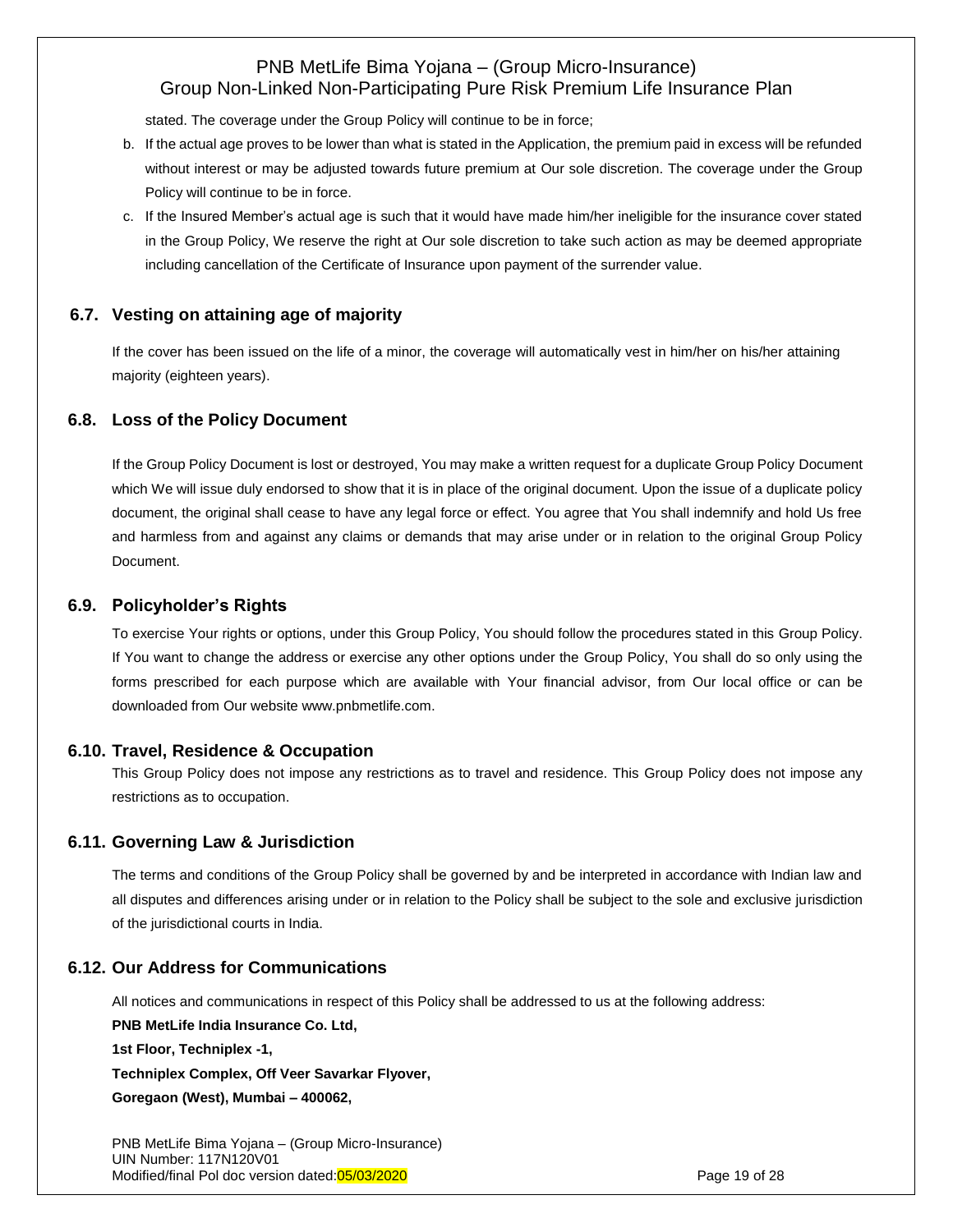#### **Maharashtra**

**Call us Toll-free at** 1-800-425-6969,

**Visit our Website**: [www.pnbmetlife.com,](http://www.pnbmetlife.com/)

**Email:** indiaservice@pnbmetlife.co.in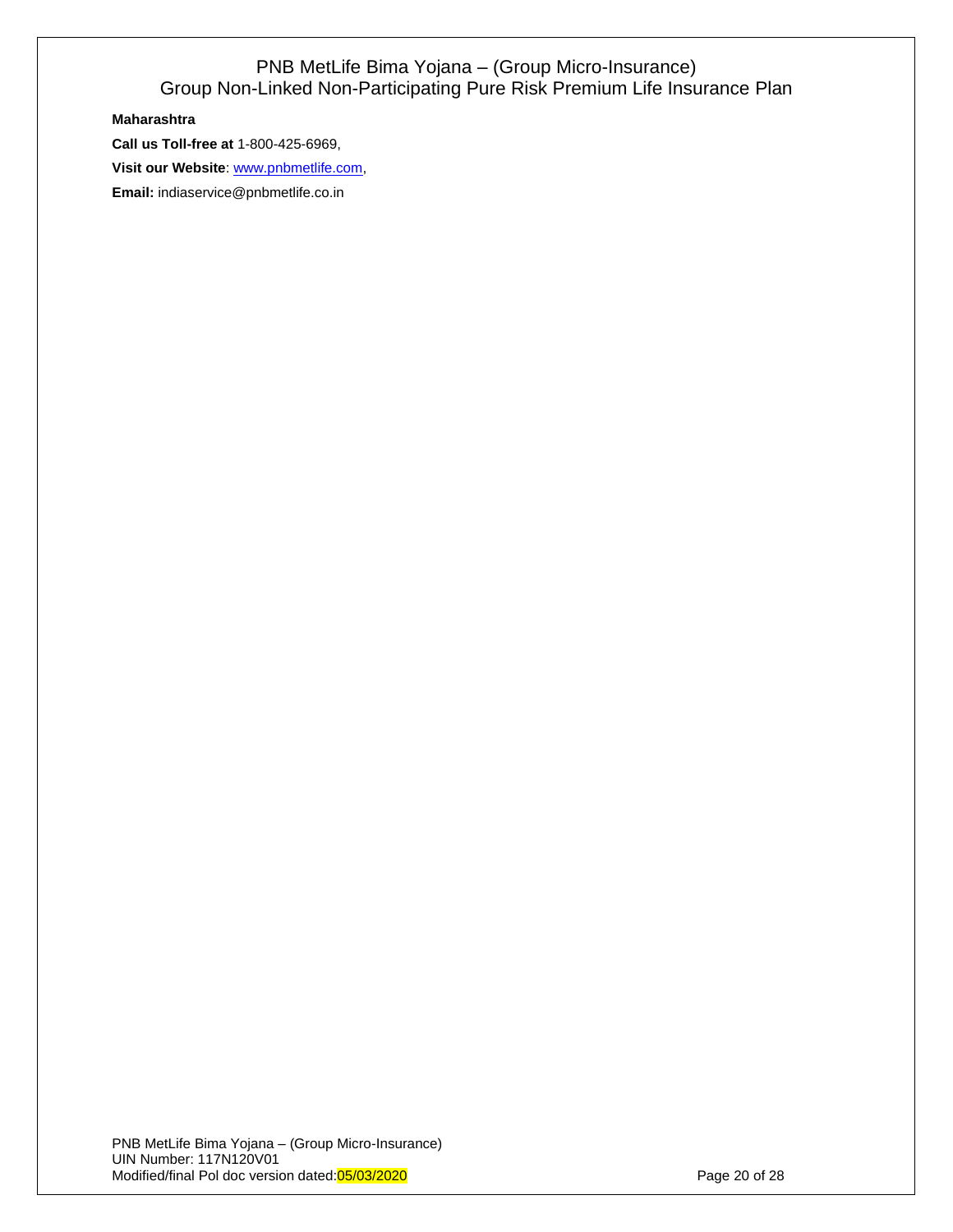# <span id="page-20-0"></span>**7. Part G**

## <span id="page-20-1"></span>**GRIEVANCE REDRESSAL MECHANISM & OMBUDSMAN DETAILS**

## **7.1. Grievance Redressal Mechanism**

In case you have any query or complaint or grievance, you may approach our office at the following address:

#### **Level 1**

For any complaint/grievance, approach any of our following touch points:

- Call 1800-425-69-69 (Toll free) or 080-26502244
- Email at [india\\_grievancecell@pnbmetlife.co.in](mailto:india_grievancecell@pnbmetlife.co.in)
- Write to

**Customer Service Department,** 

**1st Floor, Techniplex -1, Techniplex Complex, Off Veer Savarkar Flyover, Goregaon (West), Mumbai – 400062. Phone: +91-22-41790000, Fax: +91-22-41790203**

- Online through our website [www.pnbmetlife.com](http://www.pnbmetlife.com/)
- Our nearest PNB MetLife branch across the country

#### **Level 2:**

In case you are not satisfied with the resolution provided by the above touch points, or have not received any response within 2 weeks, you may

- Write to our Grievance Redressal Officer at [gro@pnbmetlife.co.in](mailto:gro@pnbmetlife.co.in) or
- Send a letter to

**Grievance Redressal Officer PNB MetLife India Insurance Co. Ltd, Platinum Towers, 4th Floor, Sohna Road, Sector - 47, Gurgaon – 122002**

Please address your queries or complaints to our customer services department, on the address referred above, who are authorized to review your queries or complaints and address the same. Please note that only an officer duly authorized by PNB MetLife has the authority to resolve your queries or complaints. We shall in no way be responsible, or liable, or bound by, any replies or communications or undertakings, given by or received from, any financial advisor or any employee who was involved in selling you this Policy.

## **Level 3:**

In case you are not satisfied with the decision from above offices, you may contact the Authority's Grievance Cell Centre (IGCC) on the following contact details:

- Online : You can register your complaint online at [http://www.igms.irda.gov.in](http://www.igms.irda.gov.in/)
- By Post : You can write or fax your complaints to

**Consumer Affairs Department Insurance Regulatory and Development Authority of India Sy No. 115/1, Financial District,**

PNB MetLife Bima Yojana – (Group Micro-Insurance) UIN Number: 117N120V01 Modified/final Pol doc version dated:05/03/2020 **Page 21 of 28** Page 21 of 28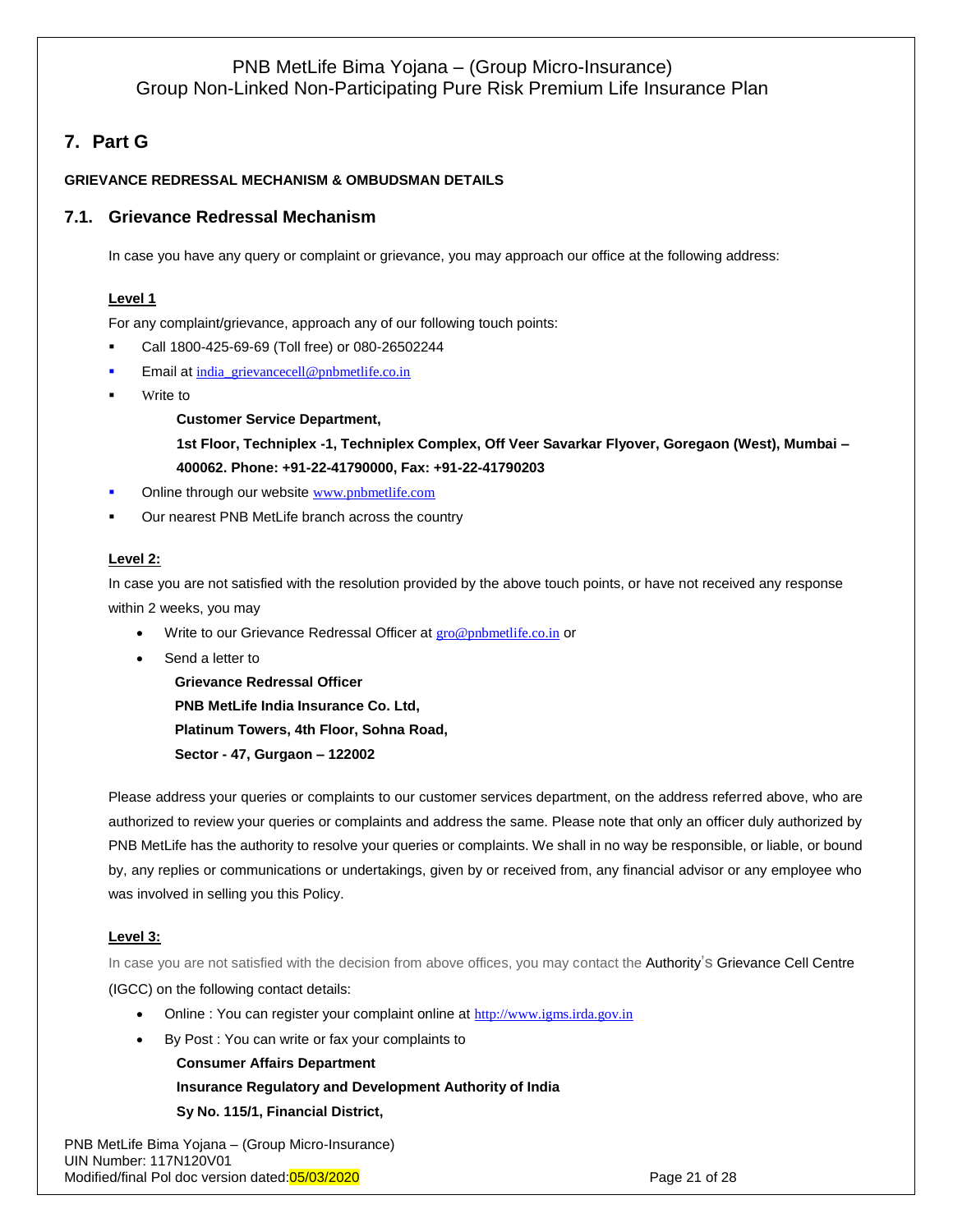## **Nanakramguda, Gachibowli, Hyderabad – 500032, Telangana State**

- By E-mail : E-mail ID: [complaints@irda.gov.in](mailto:complaints@irda.gov.in)
- By Phone : 1800 4254 732

In case You are not satisfied with the decision/resolution, You may approach the Insurance Ombudsman at the address in the list of Ombudsman below, if Your grievance pertains to:

- Insurance claim that has been rejected or dispute of a claim on legal construction of the Policy;
- Delay in settlement of claim;
- Dispute with regard to premium; or
- Misrepresentation of terms and conditions of the Policy;
- Policy servicing related grievances against Us or Our agent/intermediary;
- Issuance of Policy in non-conformity with the proposal form;
- Non-issuance of insurance policy after receipt of premium or
- Any other matter resulting from the violation of provisions of the Insurance Act, 1938 as amended from time to time or the regulations, circulars, guidelines or instructions issued by the Authority from time to time or the terms and conditions of the policy contract, in so far as they relate to issues mentioned above.
- 1) The complaint should be made in writing duly signed by You, Nominee, Assignee or by Your legal heirs with full name, address and contact information of the complainant, the details of our branch or office against whom the complaint is made, the facts giving rise to the complaint, supported by documents, the nature and extent of the loss caused to the complainant and the relief sought from the Insurance Ombudsman. As per Rule 14(3) of the Insurance Ombudsman Rules, 2017, the complaint to the insurance ombudsman can be made if the complainant makes a written representation to Us/Insurer and files the complaint, within one year
	- after the order of the insurer rejecting the representation is received; or
	- after receipt of decision of the insurer which is not to the satisfaction of the complainant;
	- after expiry of a period of one month from the date of sending the written representation to the insurer if the insurer fails to furnish reply to the complainant .
- 2) The Ombudsman shall be empowered to condone the delay in such cases as he may consider necessary, after calling for objections of the insurer against the proposed condonation and after recording reasons for condoning the delay and in case the delay is condoned, the date of condonation of delay shall be deemed to be the date of filing of the complaint, for further proceedings under these rules.
- 3) No complaint before the Insurance Ombudsman shall be maintainable on the same subject matter on which proceedings are pending before or disposed of by any court or consumer forum or arbitrator.
- 4) The address of the Ombudsman are attached herewith and may also be obtained from the internet link: [http://www.gbic.co.in/ombudsman.html.](http://www.gbic.co.in/ombudsman.html)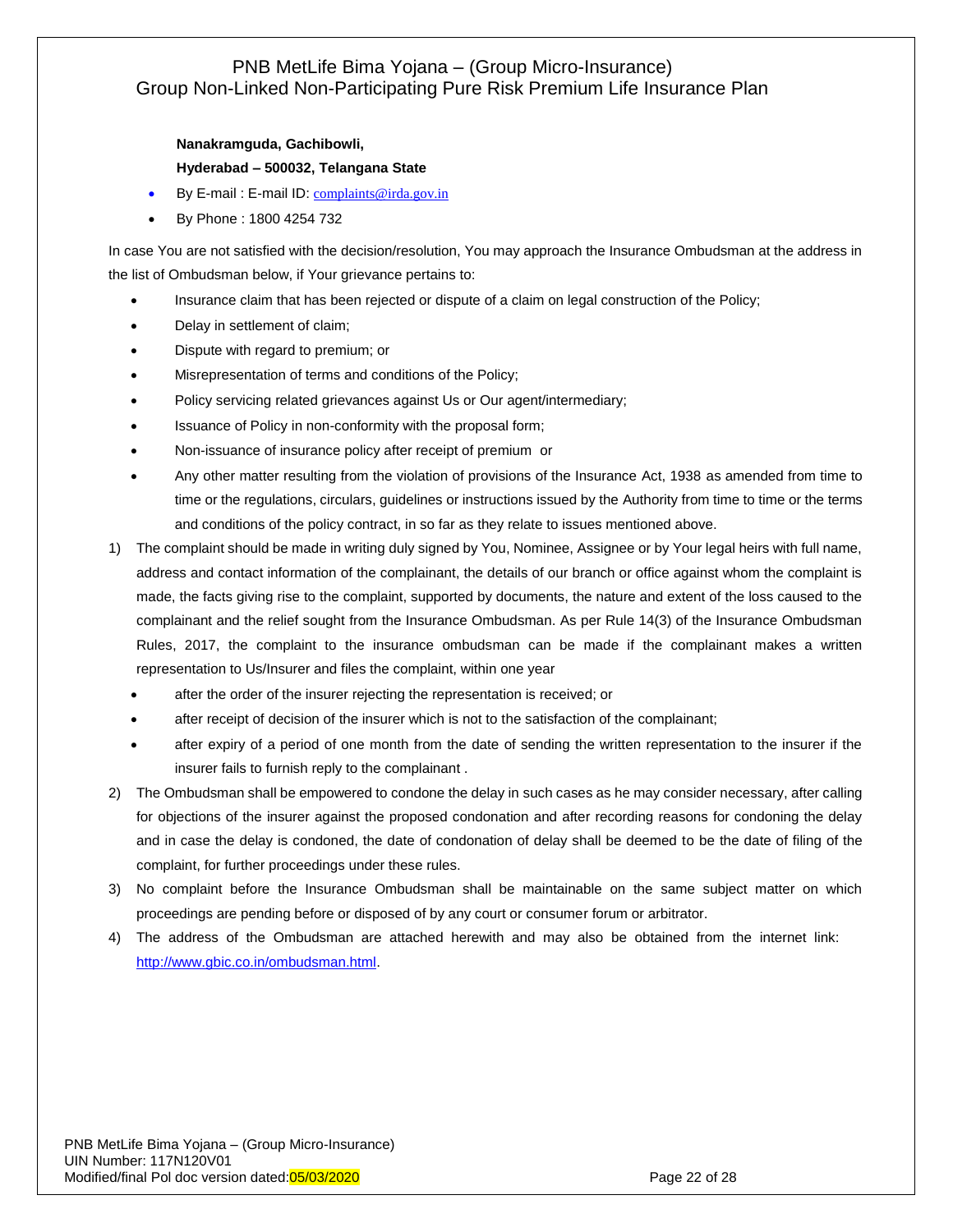# <span id="page-22-0"></span>**7.2. List of Insurance Ombudsman**

| <b>CONTACT DETAILS</b>                                                                                                                | <b>JURISDICTION</b>                                       |
|---------------------------------------------------------------------------------------------------------------------------------------|-----------------------------------------------------------|
| <b>AHMEDABAD</b>                                                                                                                      |                                                           |
| Office of the Insurance Ombudsman, Jeevan Prakash Building, 6th                                                                       | Gujarat, Dadra & Nagar Haveli,                            |
| floor, Tilak Marg, Relief Road, Ahmedabad - 380 001. Tel.: 079 -                                                                      | Daman and Diu.                                            |
| 25501201/02/05/06                                                                                                                     |                                                           |
| Email: bimalokpal.ahmedabad@ecoi.co.in                                                                                                |                                                           |
| <b>BENGALURU</b>                                                                                                                      |                                                           |
| Office of the Insurance Ombudsman, Jeevan Soudha Building, PID No                                                                     | Karnataka.                                                |
| 57-27-N-19, Ground Floor, 19/19, 24th Main Road, JP Nagar, Ist Phas                                                                   |                                                           |
| Bengaluru - 560 078. Tel.: 080 - 26652048 / 26652049                                                                                  |                                                           |
| Email: bimalokpal.bengaluru@ecoi.co.in                                                                                                |                                                           |
| <b>BHOPAL</b>                                                                                                                         |                                                           |
| Office of the Insurance Ombudsman, Janak Vihar Complex, 2nd                                                                           | Madhya Pradesh, Chattisgarh.                              |
| Floor, 6, Malviya Nagar, Opp. Airtel Office, Near New Market, Bhopal                                                                  |                                                           |
| 462 003. Tel.: 0755 - 2769201 / 2769202, Fax: 0755 - 2769203                                                                          |                                                           |
| Email: bimalokpal.bhopal@ecoi.co.in                                                                                                   |                                                           |
| <b>BHUBANESHWAR - Shri. B. N. Mishra</b>                                                                                              |                                                           |
| Office of the Insurance Ombudsman, 62, Forest park, Bhubneshwar -                                                                     | Orissa.                                                   |
| 751 009. Tel.: 0674 - 2596461 /2596455, Fax: 0674 - 2596429                                                                           |                                                           |
| Email: bimalokpal.bhubaneswar@ecoi.co.in                                                                                              |                                                           |
| <b>CHANDIGARH</b>                                                                                                                     | Punjab,                                                   |
| Office of the Insurance Ombudsman, S.C.O. No. 101, 102 & 103, 2nd                                                                     | Haryana,                                                  |
| Floor, Batra Building, Sector 17 - D, Chandigarh - 160 017.                                                                           | Himachal Pradesh,                                         |
| Tel.: 0172 - 2706196 / 2706468, Fax: 0172 - 2708274                                                                                   | Jammu & Kashmir,                                          |
| Email: bimalokpal.chandigarh@ecoi.co.in                                                                                               | Chandigarh.                                               |
| <b>CHENNAI</b>                                                                                                                        |                                                           |
| Office of the Insurance Ombudsman, Fatima Akhtar Court, 4th Floor,                                                                    | Tamil Nadu,                                               |
| 453, Anna Salai, Teynampet, CHENNAI - 600 018. Tel.: 044 -                                                                            | Pondicherry Town and                                      |
| 24333668 / 24335284, Fax: 044 - 24333664                                                                                              | Karaikal (which are part of Pondicherry).                 |
| Email: bimalokpal.chennai@ecoi.co.in                                                                                                  |                                                           |
| <b>DELHI-</b>                                                                                                                         |                                                           |
| Office of the Insurance Ombudsman, 2/2 A, Universal Insurance                                                                         |                                                           |
| Building,                                                                                                                             | Delhi.                                                    |
| Asaf Ali Road, New Delhi - 110 002. Tel.: 011 - 2323481 / 23213504                                                                    |                                                           |
| Email: bimalokpal.delhi@ecoi.co.in<br><b>GUWAHATI</b>                                                                                 |                                                           |
|                                                                                                                                       |                                                           |
| Office of the Insurance Ombudsman, Jeevan Nivesh, 5th Floor, Nr.                                                                      | Assam, Meghalaya, Manipur, Mizoram, Arunachal Pradesh,    |
| Panbazar over bridge, S.S. Road, Guwahati - 781001(ASSAM).                                                                            | Nagaland and Tripura.                                     |
| Tel.: 0361 - 2132204 / 2132205, Fax: 0361 - 2732937                                                                                   |                                                           |
| Email: bimalokpal.guwahati@ecoi.co.in<br><b>HYDERABAD</b>                                                                             |                                                           |
|                                                                                                                                       |                                                           |
| Office of the Insurance Ombudsman, 6-2-46, 1st floor, "Moin Court",<br>Lane Opp. Saleem Function Palace, A. C. Guards, Lakdi-Ka-Pool, | Andhra Pradesh, Telangana, Yanam and part of Territory of |
|                                                                                                                                       |                                                           |
| Hyderabad - 500 004. Tel.: 040 - 65504123 / 23312122, Fax: 040 -<br>23376599                                                          | Pondicherry.                                              |
| Email: bimalokpal.hyderabad@ecoi.co.in                                                                                                |                                                           |
| <b>JAIPUR</b>                                                                                                                         |                                                           |
| Office of the Insurance Ombudsman, Jeevan Nidhi - Il Bldg., Gr. Floor                                                                 | Rajasthan.                                                |
| Bhawani Singh Marg, Jaipur - 302 005. Tel.: 0141 - 2740363                                                                            |                                                           |
|                                                                                                                                       |                                                           |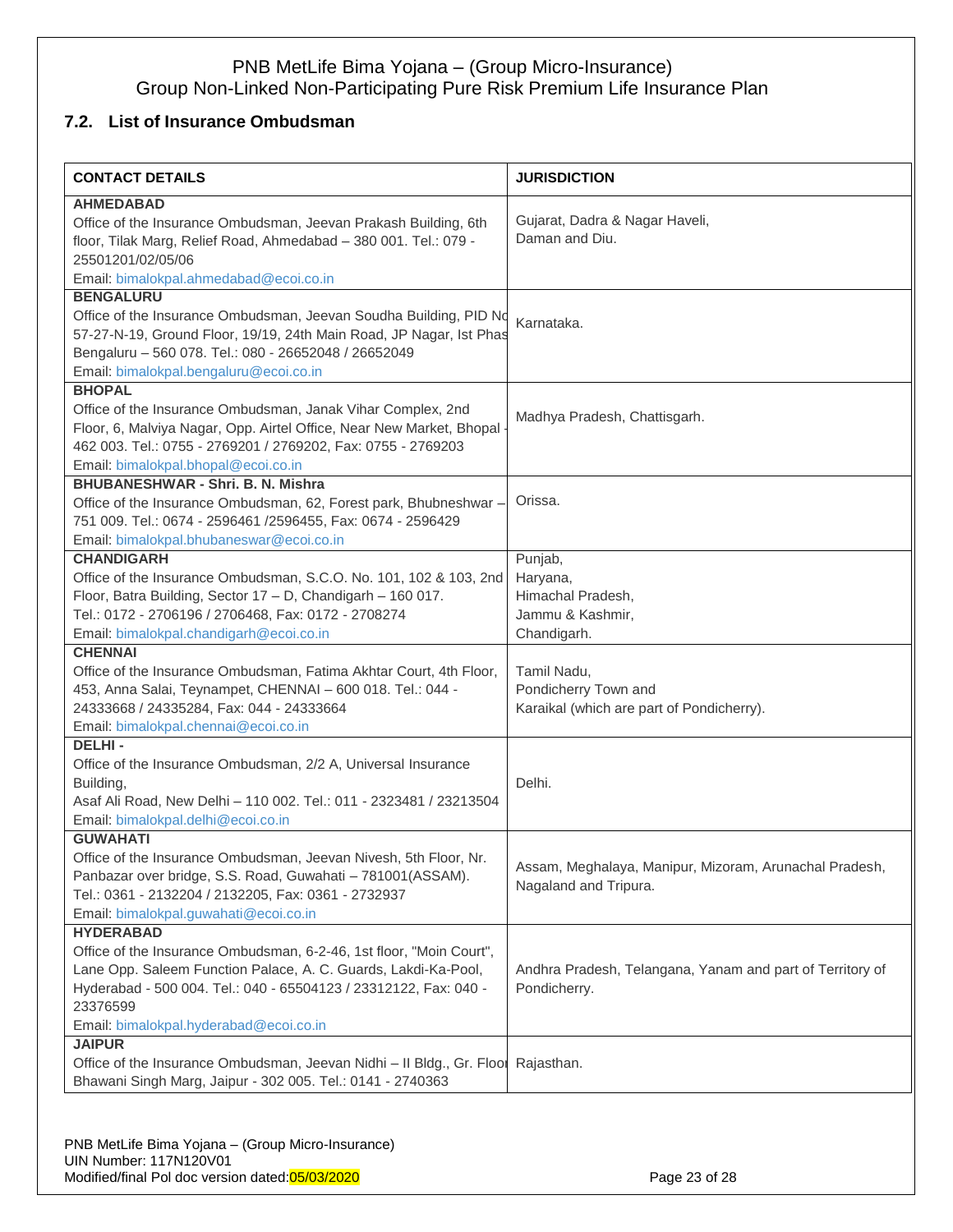| Email: Bimalokpal.jaipur@ecoi.co.in                                                                                                                                                                                                                         |                                                                                                                                                                                                                                                                                                                                                                                                                                                                                               |
|-------------------------------------------------------------------------------------------------------------------------------------------------------------------------------------------------------------------------------------------------------------|-----------------------------------------------------------------------------------------------------------------------------------------------------------------------------------------------------------------------------------------------------------------------------------------------------------------------------------------------------------------------------------------------------------------------------------------------------------------------------------------------|
| <b>ERNAKULAM</b><br>Office of the Insurance Ombudsman, 2nd Floor, Pulinat Bldg., Opp.<br>Cochin Shipyard, M. G. Road, Ernakulam - 682 015. Tel.: 0484 -<br>2358759 / 2359338, Fax: 0484 - 2359336<br>Email: bimalokpal.ernakulam@ecoi.co.in                 | Kerala, Lakshadweep, Mahe-a part of Pondicherry.                                                                                                                                                                                                                                                                                                                                                                                                                                              |
| KOLKATA - Shri. K. B. Saha<br>Office of the Insurance Ombudsman, Hindustan Bldg. Annexe, 4th<br>Floor.<br>4, C.R. Avenue, KOLKATA - 700 072. Tel.: 033 - 22124339 / 2212434<br>Fax: 033 - 22124341<br>Email: bimalokpal.kolkata@ecoi.co.in                  | West Bengal,<br>Sikkim,<br>Andaman & Nicobar Islands.                                                                                                                                                                                                                                                                                                                                                                                                                                         |
| LUCKNOW - Shri. N. P. Bhagat<br>Office of the Insurance Ombudsman, 6th Floor, Jeevan Bhawan, Phas<br>II, Nawal Kishore Road, Hazratganj, Lucknow - 226 001. Tel.: 0522 -<br>2231330 / 2231331, Fax: 0522 - 2231310<br>Email: bimalokpal.lucknow@ecoi.co.in  | Districts of Uttar Pradesh: Laitpur, Jhansi, Mahoba, Hamirpur,<br>Banda, Chitrakoot, Allahabad, Mirzapur, Sonbhabdra, Fatehpur,<br>Pratapgarh, Jaunpur, Varanasi, Gazipur, Jalaun, Kanpur,<br>Lucknow, Unnao, Sitapur, Lakhimpur, Bahraich, Barabanki,<br>Raebareli, Sravasti, Gonda, Faizabad, Amethi, Kaushambi,<br>Balrampur, Basti, Ambedkarnagar, Sultanpur, Maharajgang,<br>Santkabirnagar, Azamgarh, Kushinagar, Gorkhpur, Deoria, Mau<br>Ghazipur, Chandauli, Ballia, Sidharathnagar. |
| <b>MUMBAI</b><br>Office of the Insurance Ombudsman, 3rd Floor, Jeevan Seva Annexe,<br>S. V. Road, Santacruz (W), Mumbai - 400 054.<br>Tel.: 022 - 26106552 / 26106960, Fax: 022 - 26106052<br>Email: bimalokpal.mumbai@ecoi.co.in                           | Goa, Mumbai Metropolitan Region excluding Navi Mumbai &<br>Thane.                                                                                                                                                                                                                                                                                                                                                                                                                             |
| NOIDA - Shri. Ajesh Kumar<br>Office of the Insurance Ombudsman, Bhagwan Sahai Palace, 4th Flod<br>Main Road, Naya Bans, Sector 15, Distt: Gautam Buddh Nagar, U.P -<br>201301, Tel.: 0120-2514250 / 2514252 / 2514253<br>Email: bimalokpal.noida@ecoi.co.in | State of Uttaranchal and the following Districts of Uttar Pradesh:<br>Agra, Aligarh, Bagpat, Bareilly, Bijnor, Budaun, Bulandshehar,<br>Etah, Kanooj, Mainpuri, Mathura, Meerut, Moradabad,<br>Muzaffarnagar, Oraiyya, Pilibhit, Etawah, Farrukhabad, Firozbad<br>Gautambodhanagar, Ghaziabad, Hardoi, Shahjahanpur, Hapur,<br>Shamli, Rampur, Kashganj, Sambhal, Amroha, Hathras,<br>Kanshiramnagar, Saharanpur.                                                                             |
| PATNA - Shri. Sadasiv Mishra<br>Office of the Insurance Ombudsman, 1st Floor, Kalpana Arcade Bldg,<br>Bazar Samiti Road, Bahadurpur, Patna 800 006. Tel.: 0612-2680952<br>Email: bimalokpal.patna@ecoi.co.in                                                | Bihar.<br>Jharkhand.                                                                                                                                                                                                                                                                                                                                                                                                                                                                          |
| <b>PUNE</b><br>Office of the Insurance Ombudsman, Jeevan Darshan Bldg., 3rd Floor<br>C.T.S. No.s. 195 to 198, N.C. Kelkar Road, Narayan Peth, Pune - 411<br>030. Tel.: 020-41312555<br>Email: bimalokpal.pune@ecoi.co.in                                    | Maharashtra, Area of Navi Mumbai and Thane<br>excluding Mumbai Metropolitan Region.                                                                                                                                                                                                                                                                                                                                                                                                           |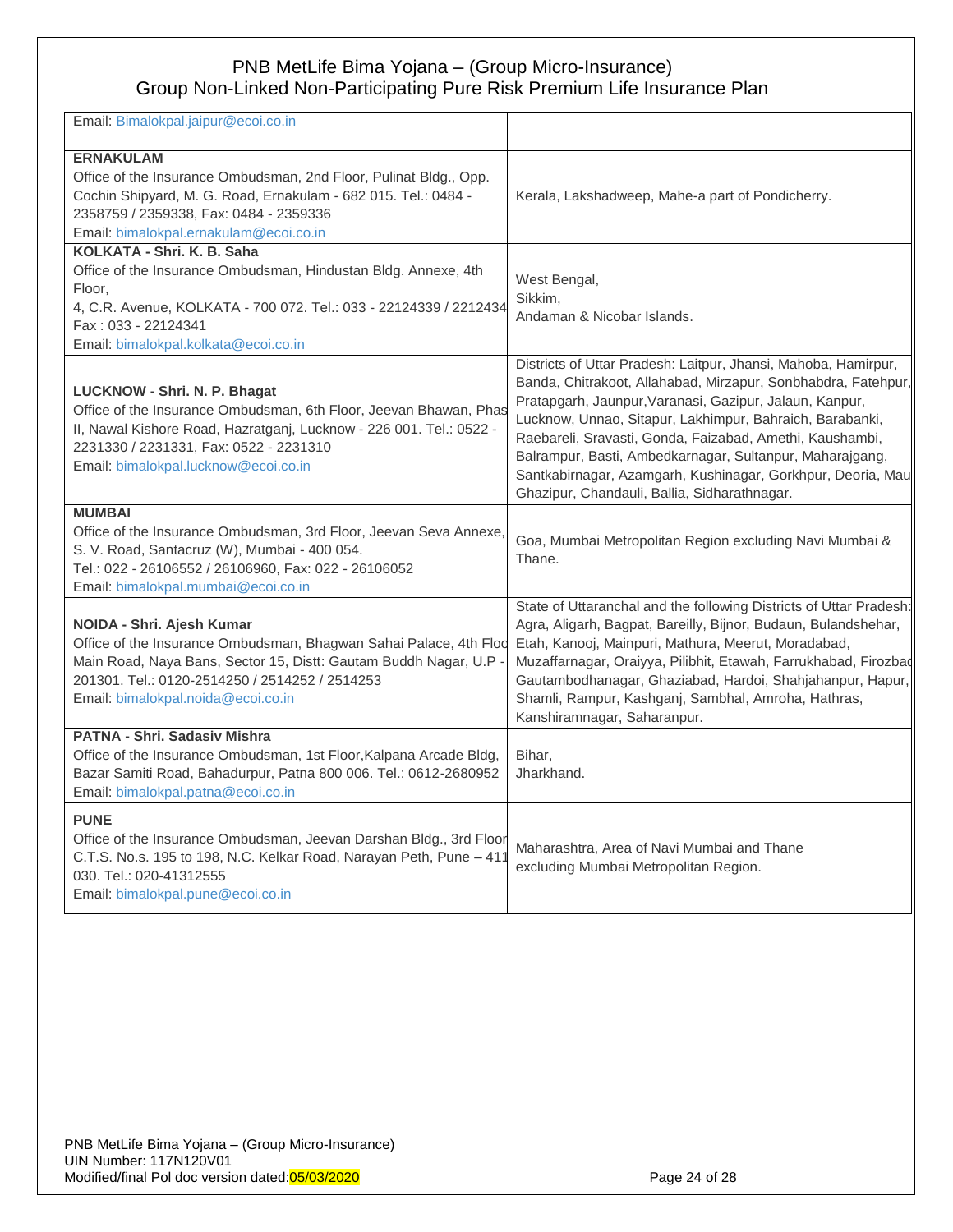# <span id="page-24-0"></span>**Annexure A**

## <span id="page-24-1"></span>**Section 39, Nomination by policyholder**

- 1. Nomination of a life insurance Policy is as below in accordance with Section 39 of the Insurance Act, 1938 as amended from time to time. The extant provisions in this regard are as follows:
- 2. The policyholder of a life insurance on his own life may nominate a person or persons to whom money secured by the policy shall be paid in the event of his death.
- 3. Where the nominee is a minor, the policyholder may appoint any person to receive the money secured by the policy in the event of policyholder's death during the minority of the nominee. The manner of appointment is to be laid down by the company.
- 4. Nomination can be made at any time before the maturity of the policy.
- 5. Nomination may be incorporated in the text of the policy itself or may be endorsed on the policy communicated to the company and can be registered by the company in the records relating to the policy.
- 6. Nomination can be cancelled or changed at any time before policy matures, by an endorsement or a further endorsement or a will as the case may be.
- 7. A notice in writing of Change or Cancellation of nomination must be delivered to the company for the company to be liable to such nominee. Otherwise, company will not be liable if a bonafide payment is made to the person named in the text of the policy or in the registered records of the company.
- 8. Fee to be paid to the company for registering change or cancellation of a nomination can be specified by the Authority through Regulations.
- 9. On receipt of notice with fee, the company should grant a written acknowledgement to the policyholder of having registered a nomination or cancellation or change thereof.
- 10. A transfer or assignment made in accordance with Section 38 shall automatically cancel the nomination except in case of assignment to the company or other transferee or assignee for purpose of loan or against security or its reassignment after repayment. In such case, the nomination will not get cancelled to the extent of company's or transferee's or assignee's interest in the policy. The nomination will get revived on repayment of the loan.
- 11. The right of any creditor to be paid out of the proceeds of any policy of life insurance shall not be affected by the nomination.
- 12. In case of nomination by policyholder whose life is insured, if the nominees die before the policyholder, the proceeds are payable to policyholder or his heirs or legal representatives or holder of succession certificate.
- 13. In case nominee(s) survive the person whose life is insured, the amount secured by the policy shall be paid to such survivor(s).
- 14. Where the policyholder whose life is insured nominates his
	- parents or
	- spouse or
	- children or
	- spouse and children
	- or any of them

the nominees are beneficially entitled to the amount payable by the company to the policyholder unless it is proved that policyholder could not have conferred such beneficial title on the nominee having regard to the nature of his title.

If nominee(s) die after the policyholder but before his share of the amount secured under the policy is paid, the share of the expired nominee(s) shall be payable to the heirs or legal representative of the nominee or holder of succession certificate of such nominee(s).

- 15. The provisions of sub-section 7 and 8 (13 and 14 above) shall apply to all life insurance policies maturing for payment after the commencement of Insurance Laws (Amendment) Act, 2015
- 16. If policyholder dies after maturity but the proceeds and benefit of the policy has not been paid to him because of his death, his nominee(s) shall be entitled to the proceeds and benefit of the policy.
- 17. The provisions of Section 39 are not applicable to any life insurance policy to which Section 6 of Married Women's Property Act, 1874 applies or has at any time applied except where before or after Insurance Laws (Amendment) Act, 2015, a nomination is made in favor of spouse or children or spouse and children whether or not on the face of the policy it is mentioned that it is made under Section 39. Where nomination is intended to be made to spouse or children or spouse and children under Section 6 of MWP Act, it should be specifically mentioned on the policy. In such a case only, the provisions of Section 39 will not apply.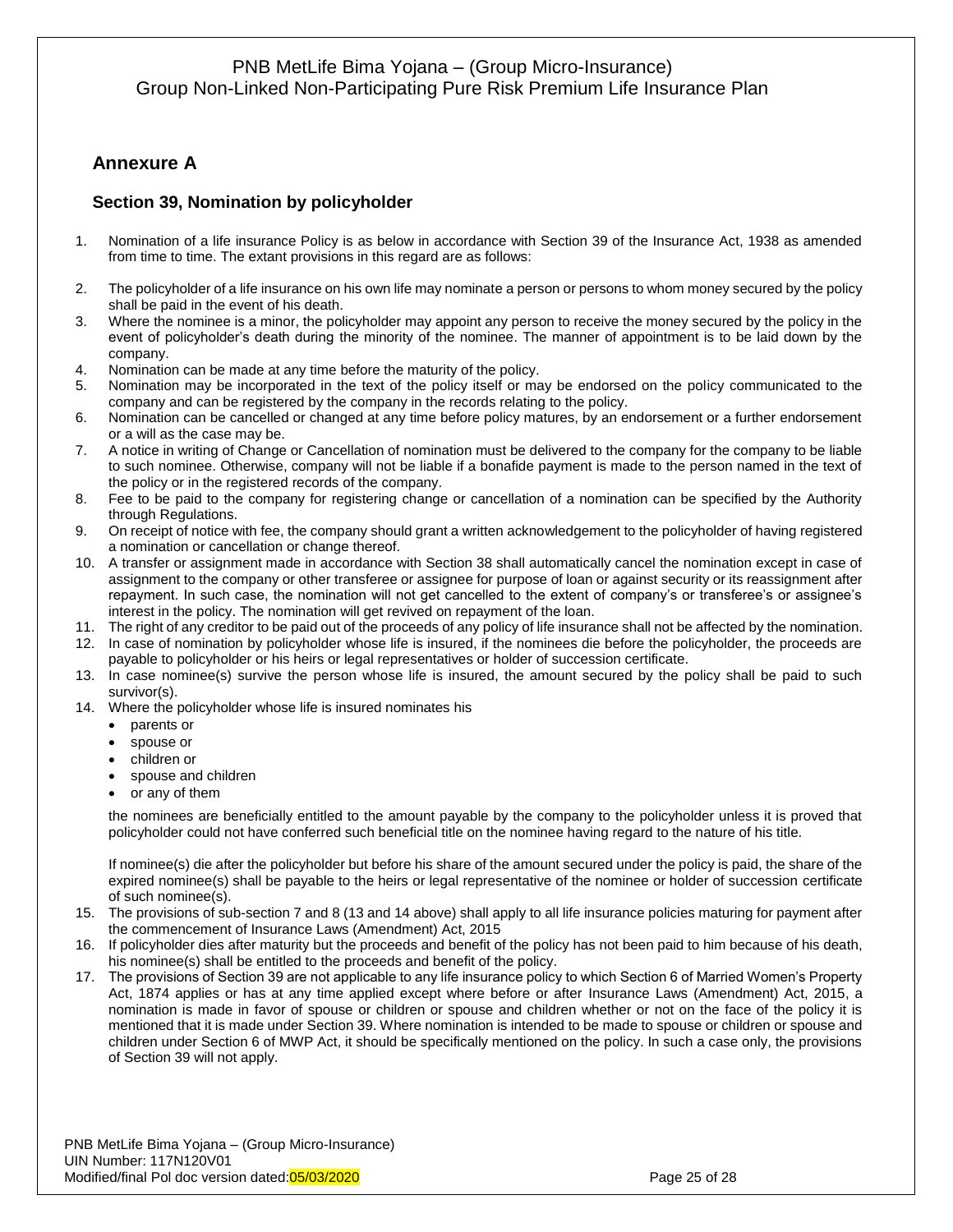[Disclaimer: This is not a comprehensive list of amendments of Insurance Act, 1938, as amended from time to time and only a simplified version prepared for general information. Policy Holders are advised to refer the Insurance Laws (Amendment) Act 2015 notified in the Official Gazette on 23rd March 2015 for complete and accurate details.]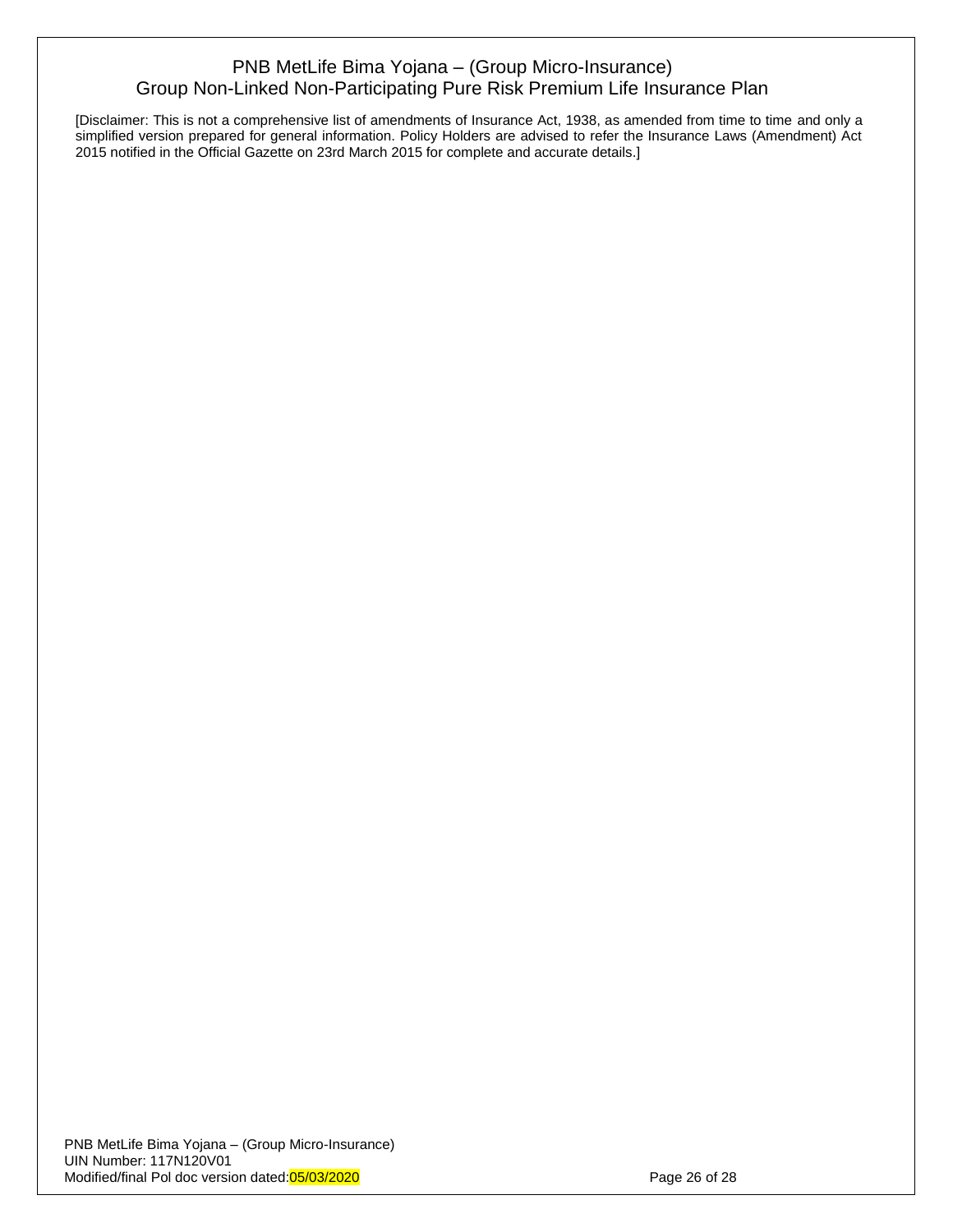## <span id="page-26-0"></span>**Section 38, Assignment and Transfer of Insurance Policies**

- 1. Assignment or transfer of a policy should be in accordance with Section 38 of the Insurance Act, 1938 as amended from time to time. The extant provisions in this regard are as follows:
- 2. This policy may be transferred/assigned, wholly or in part, with or without consideration.
- 3. An Assignment may be effected in a policy by an endorsement upon the policy itself or by a separate instrument under notice to the Company.
- 4. The instrument of assignment should indicate the fact of transfer or assignment and the reasons for the assignment or transfer, antecedents of the assignee and terms on which assignment is made.
- 5. The assignment must be signed by the transferor or assignor or duly authorized agent and attested by at least one witness.
- 6. The transfer of assignment shall not be operative as against an company until a notice in writing of the transfer or assignment and either the said endorsement or instrument itself or copy there of certified to be correct by both transferor and transferee or their duly authorized agents have been delivered to the company.
- 7. Fee to be paid for assignment or transfer can be specified by the Authority through Regulations.
- 8. On receipt of notice with fee, the company should Grant a written acknowledgement of receipt of notice. Such notice shall be conclusive evidence against the company of duly receiving the notice.
- 9. If the company maintains one or more places of business, such notices shall be delivered only at the place where the policy is being serviced.
- 10. The company may accept or decline to act upon any transfer or assignment or endorsement, if it has sufficient reasons to believe that it is
	- not bonafide or
	- not in the interest of the policyholder or
	- not in public interest or
	- is for the purpose of trading of the insurance policy.
- 11. Before refusing to act upon endorsement, the Company should record the reasons in writing and communicate the same in writing to Policyholder within 30 days from the date of policyholder giving a notice of transfer or assignment
- 12. In case of refusal to act upon the endorsement by the Company, any person aggrieved by the refusal may prefer a claim to IRDAI within 30 days of receipt of the refusal letter from the Company.
- 13. The priority of claims of persons interested in an insurance policy would depend on the date on which the notices of assignment or transfer is delivered to the company; where there are more than one instruments of transfer or assignment, the priority will depend on dates of delivery of such notices. Any dispute in this regard as to priority should be referred to Authority.
- 14. Every assignment or transfer shall be deemed to be absolute assignment or transfer and the assignee or transferee shall be deemed to be absolute assignee or transferee, except
	- (a) where assignment or transfer is subject to terms and conditions of transfer or assignment OR
	- (b) where the transfer or assignment is made upon condition that
		- (i) the proceeds under the policy shall become payable to policyholder or nominee(s) in the event of assignee or transferee dying before the insured OR
		- (ii) the insured surviving the term of the policy

Such conditional assignee will not be entitled to obtain a loan on policy or surrender the policy. This provision will prevail notwithstanding any law or custom having force of law which is contrary to the above position.

- 15. In other cases, the company shall, subject to terms and conditions of assignment, recognize the transferee or assignee named in the notice as the absolute transferee or assignee and such person
	- shall be subject to all liabilities and equities to which the transferor or assignor was subject to at the date of transfer or assignment and
	- may institute any proceedings in relation to the policy
	- obtain loan under the policy or surrender the policy without obtaining the consent of the transferor or assignor or making him a party to the proceedings

Any rights and remedies of an assignee or transferee of a life insurance policy under an assignment or transfer effected before commencement of the Insurance Laws (Amendment) Act, 2015 shall not be affected by this section.

[Disclaimer: This is not a comprehensive list of amendments of Insurance Act, 1938, as amended from time to time and only a simplified version prepared for general information. Policy Holders are advised to refer the Insurance Laws (Amendment) Act 2015 notified in the Official Gazette on 23rd March 2015 for complete and accurate details.]